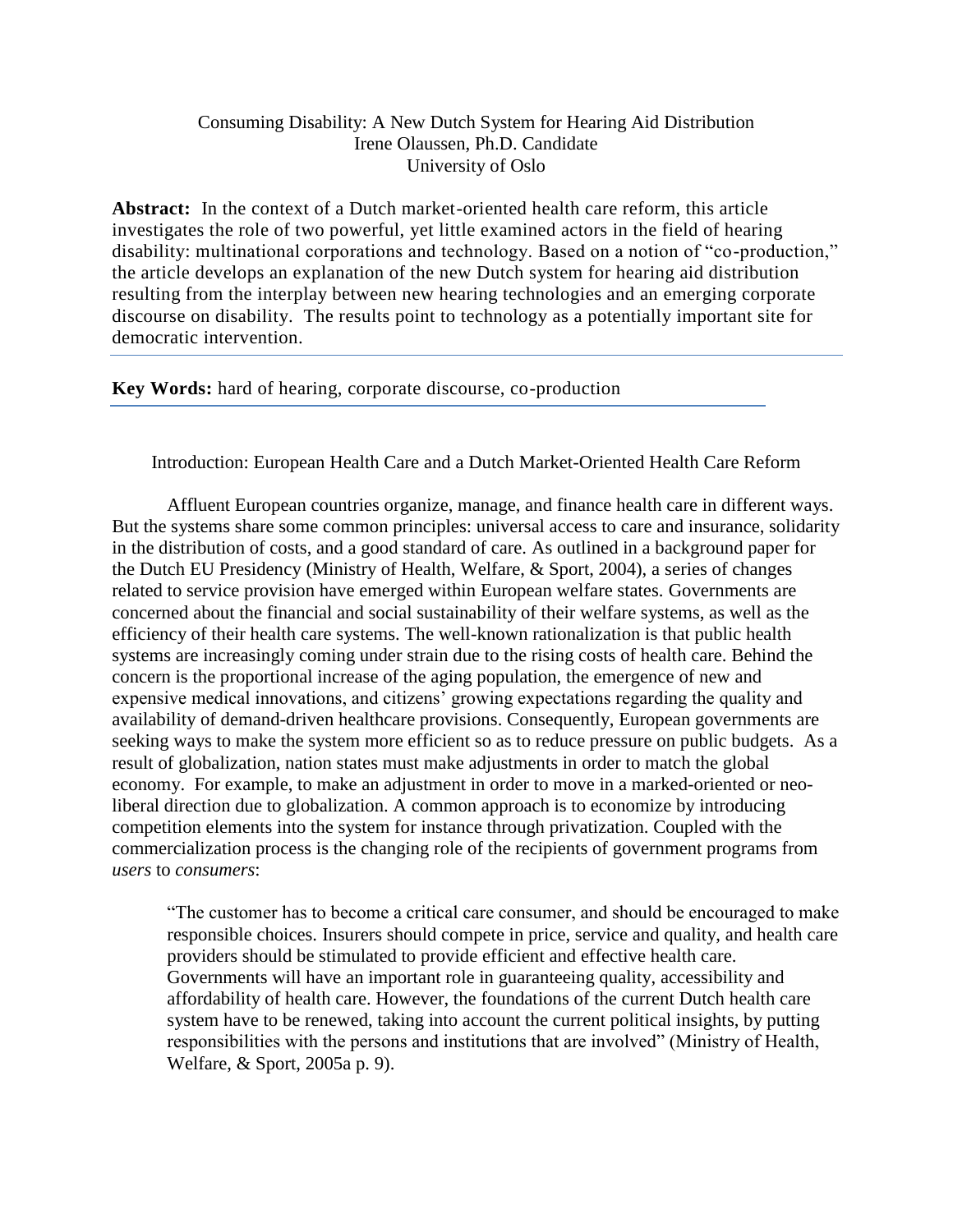In January, 2006, the Dutch government introduced a new health care system.<sup>1</sup> The reform seeks to combine the introduction of competition elements with the realization of a right to health.<sup>2</sup> A review of policy statements, such as the above, reveals four underlying assumptions that largely cohere with a neoclassical model of the market (e.g., Christensen & Lægreid, 2001):

- Deregulation and competition will increase consumer choice and quality of service.
- The informed and critical consumer acts as an autonomous agent making the "right" or "rational" choice.
- Introducing the principle of cost sharing will work as an incentive for consumers to act as responsible and quality oriented agents in the market.
- Proximity in the market will stimulate a more user-driven development.

With the new health care policy, the government remains responsible for the accessibility, affordability, and quality of health care, but gives the parties in the market greater freedom and greater responsibility to compete for the business of the insured. Citizens get more financial responsibilities, but also have more influence and choices in terms of health care insurance. The insurers negotiate with care providers on the price, content, and organization of the care. Under pressure from their insured parties, insurers are then expected to push for higher standards in their contracts with care providers, in terms of both quality and cost. The assumption is that care providers will have to work in a more performance-oriented manner, while having more opportunities to distinguish themselves in relation to one another and customize the services they provide. The question arises, can governments, by partly privatizing their health care systems, succeed in guaranteeing the availability, accessibility, and quality of health care service, and if so how?

In the Netherlands, hearing disability is considered a health issue and regulated by the Ministry of Health Welfare and Sports. The shift in health care policy thus, has consequences for hard of hearing people. Following the reform, the Dutch system for hearing aid distribution has been deregulated. In the emerging system, hard of hearing people shift from patients to consumers, as the distribution of hearing aids is moved out of audiological clinics and into hearing aid shops. In addition to the policy reform, there has been another salient shift in the hearing aid field. Following the digitization of hearing aids, the number of technological innovations has increased considerably. New products and techniques bring novel possibilities for audiological rehabilitation practices. But the effect of these new technologies cannot be seen in isolation from their social context of use. Thus, taking a non-deterministic approach to technology, this article investigates how specific information technologies combined with national policy regimes are transforming the geography of expertise and responsibility in the Dutch audiological field. More than merely improving fitting procedures, or increasing service efficiency, new technologies are involved in shaping the very meaning of hearing disability in intricate ways. To untangle some of this complexity, I mobilize a theoretical framework that combines a sensibility for discursive ordering attempts with a concern for the material dimensions of disability.

Before proceeding, a qualification is needed. At this stage it is difficult to assess how effective the new system will be and what implications will be for hearing disabled people.<sup>3</sup> It is possible that the larger role of the insurance companies will result in a more cost efficient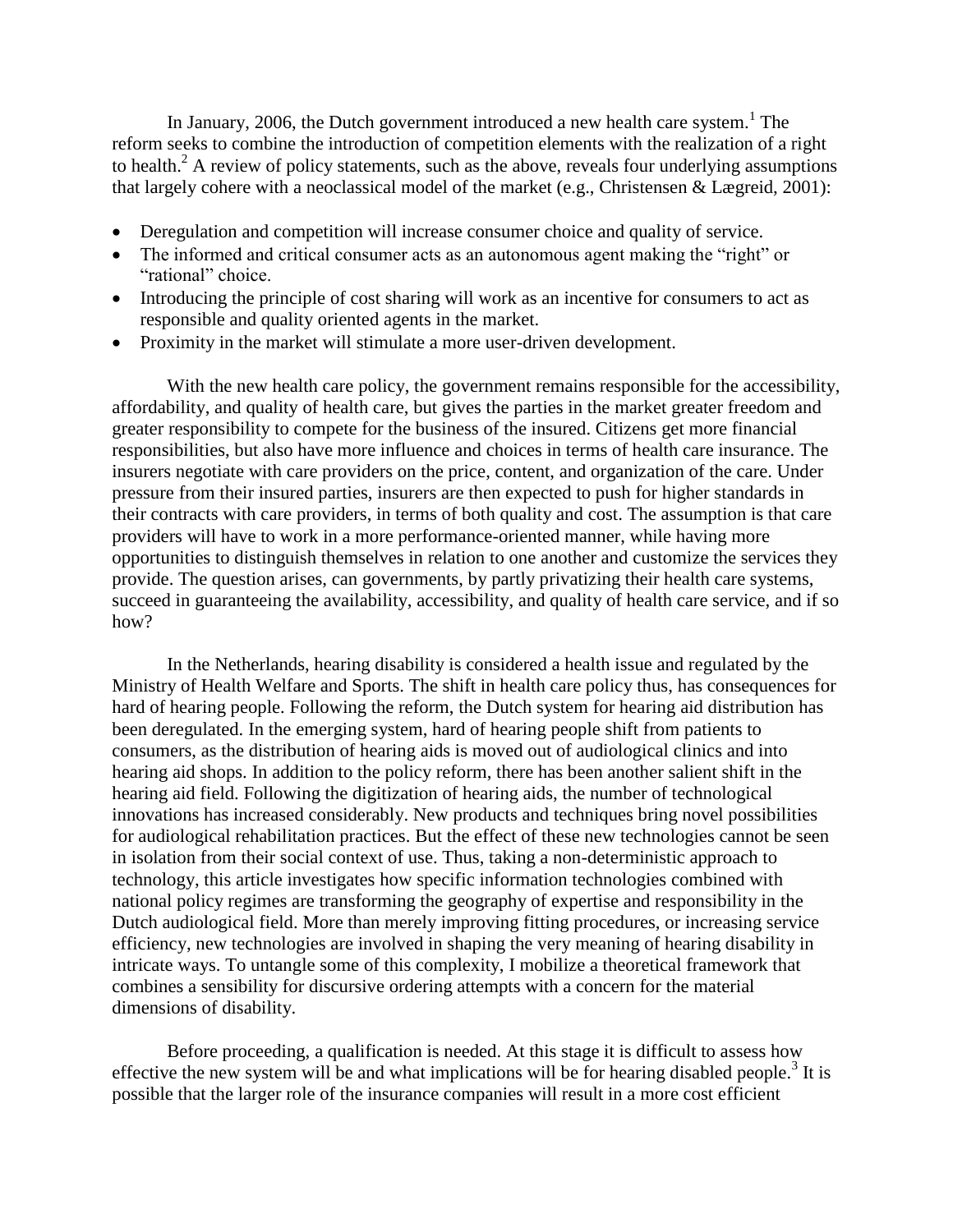system. This system, in turn, may enhance the availability and affordability of products and services. However, from the perspective of people with disabilities, such a system also contains its risks, some which I will discuss in this paper. The purpose of this exercise is not to denigrate the new health care system, nor to suggest that all existing problems in the new system could be solved through this or another reorganization. The privatization of health care services is not prohibiting to the welfare of disabled people *per se*. The needs and demands of hard of hearing people may be satisfied through whatever mixes of public and private services are appropriate in the national context. As such, this is not an exhaustive description or analysis of the Dutch health care system. Rather it is an attempt to investigate the transition from policy to practice. In this case, the everyday practice of hearing aid distribution.

#### Theoretical Framework

# Hearing Disability as a Sociotechnical Matter

Whether in the home, at work or leisure, technology plays an important role in the lives of people with disabilities, and also in the way disability is conceived, experienced, and framed in society (Goggin & Newell, 2005b). Today, hearing loss affect approximately 10% of a country's population. The majority of this group is hard of hearing.<sup>4</sup> A hearing loss can affect individuals of all ages and may occur at any time from infancy through old age. The ability to communicate successfully with other people is often considerably reduced when a person cannot hear everything that is being said. Many people with hearing loss experience emotional or social difficulties and isolation due to miscommunication and misunderstandings. Devices and systems based on information and communication technologies are widely implemented as assistive tools for hard of hearing people, among which the hearing aid is the most common. A hearing aid is an electronic device that amplifies and changes sound to allow for improved communication. To obtain a hearing aid, one consults an audiologist or a dispenser<sup>5</sup> to have the hearing loss measured and depicted as an audiogram before selecting a hearing aid.

With the digitization of hearing aids, there has been an expansive growth in the market for hearing technologies. Digitization indicates that the sounds coming into the hearing aid are converted into "bits" of data - numbers that can be manipulated by the microprocessor inside the hearing aid. This manipulation makes it possible to tailor and process sounds more precisely, compared to analog (non-digital) technology. Digital hearing aids thus, offer more flexibility for the fitting procedure. The dispenser can tailor the hearing aid allowing for several listening modes, automatic volume control, and automatic noise reduction. The hearing aids can also be programmed to make automatic adjustments according to soundscape.<sup>6</sup> But while digitization has increased flexibility, the complexity of the fitting procedures has increased. In response, hearing aid producers invest a great deal in developing user-friendly fitting instruments for dispensers. These interfaces are also designed to facilitate a holistic consultation between the dispenser and their clients and may increase the quality of service provision. However, I argue that technological innovations cannot be seen in isolation from the sociopolitical system in which they are used. We need a theoretical framework that can capture the interplay between technology and society.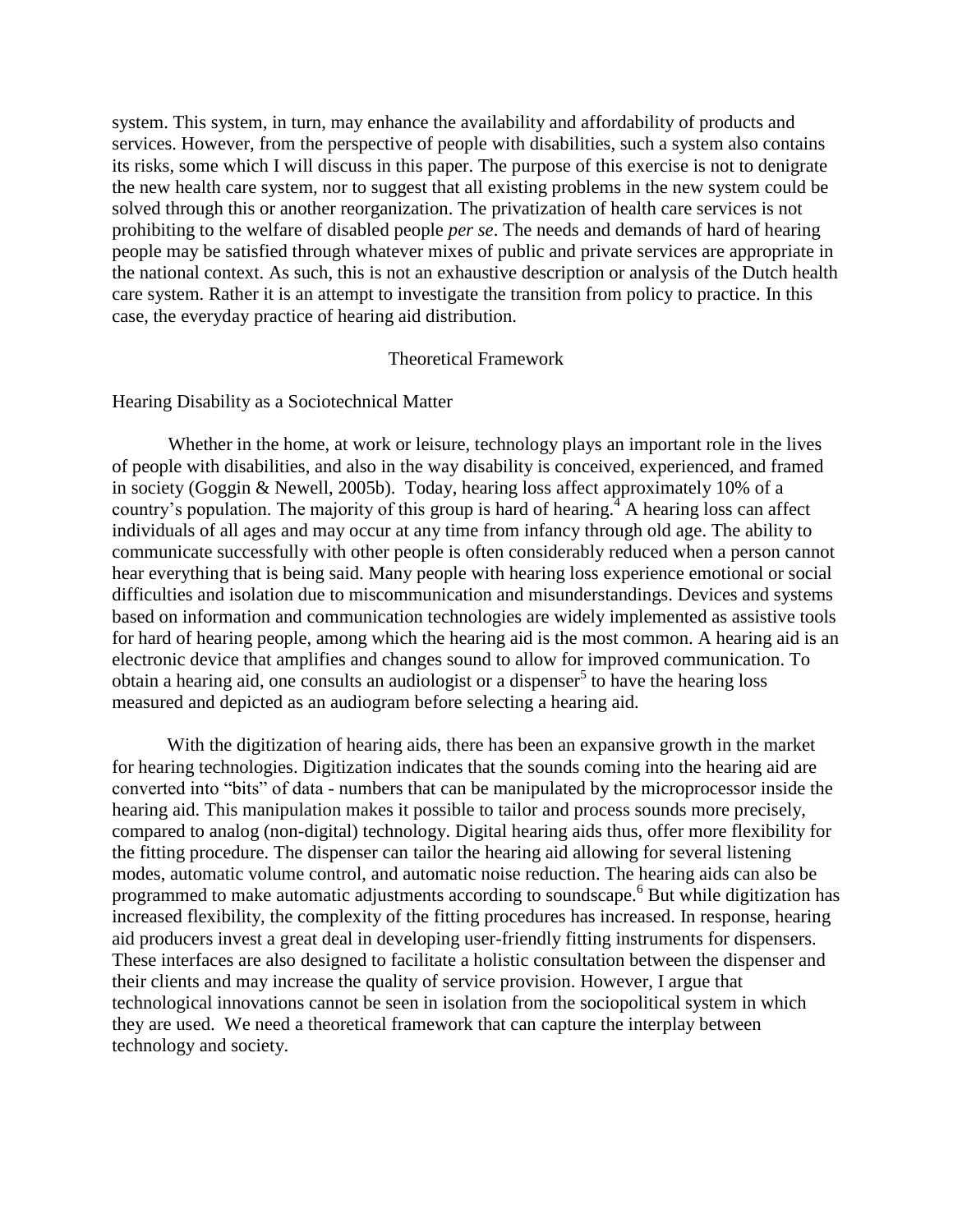The field of Disability Studies has given us important new perspectives on disability, particularly by drawing attention to previously unwritten histories of disability, the social construction of disability (and normality), and the experiences of people with disabilities as a minority group. Despite the wide variety of approaches and topics, surprisingly few studies have developed a critical analysis of technology. This is unexpected given that technology is widely implemented in rehabilitation programs and often plays an integrative part in many disabled peoples' lives. When technology is actually addressed, often it is treated as a "black box," (i.e., as an independent variable that explains social developments in a unilinear fashion). The content of technology is not seen as problematic or in itself in need of any further analysis. The lack of critical engagement perpetuates a potent myth about technology: that technologies are liberating for their projected users, while paradoxically being held to be value-free (Goggin & Newell, 2003). Technological solutions are held out for this potential to abolish or ameliorate the disability that is seen to lie within the individual. In its reliance on technology as a fix to more complex social problems, the reductionist gaffe of the medical model on disability is reproduced. This approach is inadequate if we aim for a more complex understanding of disability, including its material dimension. Therefore, I suggest taking Disability Studies in a new direction by combining it with perspectives from the field of Science and Technology Studies (STS), a field that seeks to open the "black box" and illuminate the interplay between technology and society.

Through studies of emerging knowledge, research practices, and the study of political institutions, the STS field has demonstrated how the idiom of "co-production" importantly extends the vocabulary of traditional social sciences, offering fresh analytic perspectives on the nexus of technoscience, power, and culture (Jasanoff, 2004). The concept seeks to provide a theoretical perspective on how systems emerge as a result of the interaction between the level of social organization and the level of technological production. Technology is not an external determinant of social order, but neither is the opposite the case, that social structures alone can explain technological developments. Neither science and technology, nor society, are transparent entities with a monopoly on explanatory force. On the contrary, they are mutually constituted in the same historical process. The concept of co-production illuminates how technoscientific knowledge both embeds and is embedded in social identities, institutions, representations, and discourses (Harbers, 2005). Accordingly, it is argued that ways of knowing the world are inseparably linked to the ways in which people seek to organize and control it. Moser (2003, p. 27) has noted that we should "treat material environments and objects not only as resources or props, which can be mobilized by humans partaking in interaction, but as constitutive of and participating in the structuring of action, as part of the conditions of possibility of action as well as of actors." The notion of co-production thus allows us to intervene in the field of hearing disability as a sociotechnical domain. Alleged essences of science and technology, such as objectivity, neutrality, and efficiency are replaced by detailed empirical accounts of the relationship between technoscience and social order.

"Technology" is of course, in itself, a slippery term and difficult to define. For the intervention in the Dutch distributive system, I use Bijker's (2006) broad definition: At the most basic level technology refers to sets of physical objects or *artifacts* such as a hearing aid*.* At the next level, it also includes human *activities,* such as in the technology of doing a hearing test," where it also refers to the designing, making, and handling of such tests. Finally, and closest to its Greek origin, technology refers to *knowledge*: it is about what people know, their expertise, as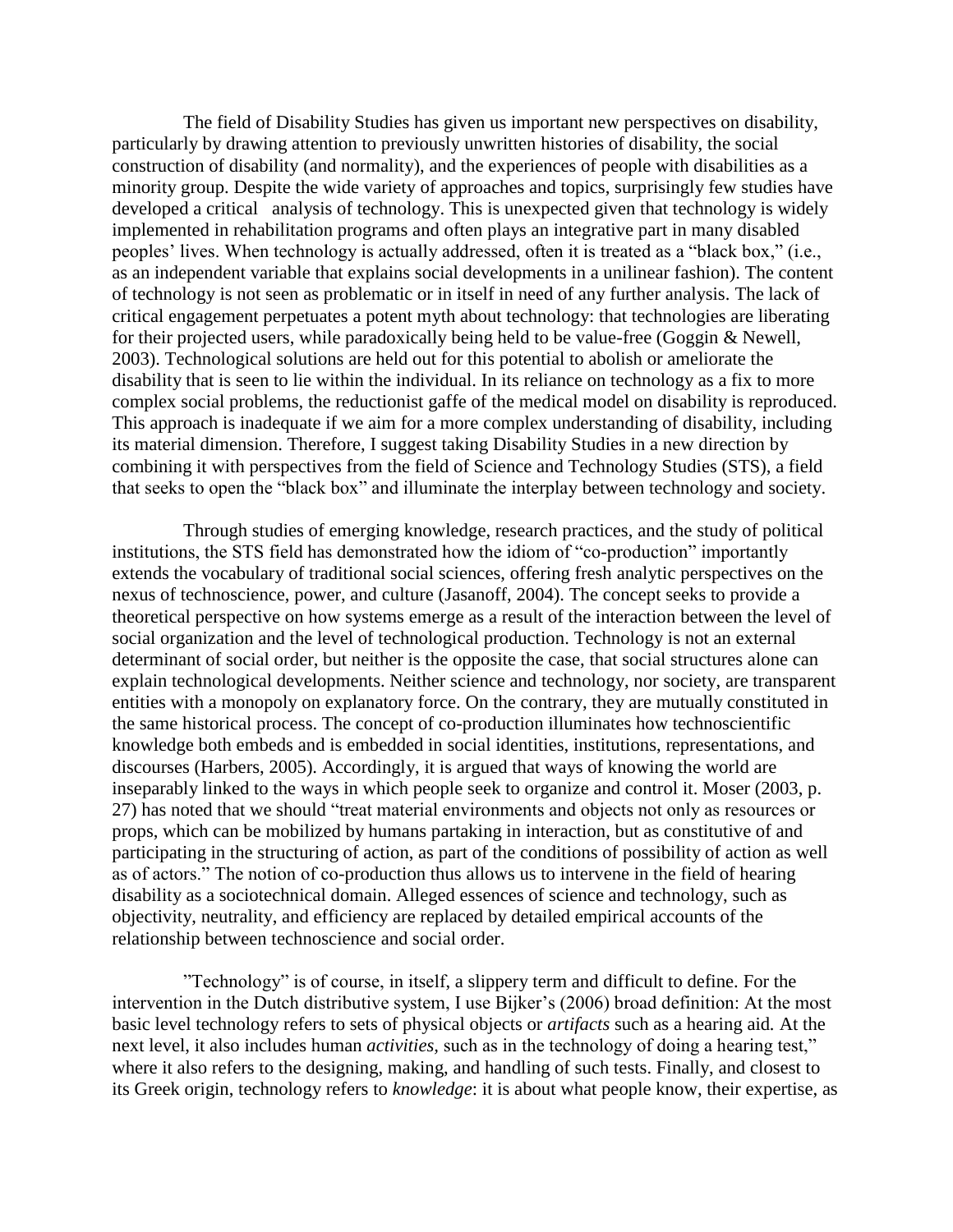well as about what they do with devices. Technology, therefore, is not only machines or procedures to perform a special task, but also the social and cultural context within which techniques and artifacts are being developed and applied. A context which, in the Dutch case, can be understood as an emergent corporate discourse on disability.

#### An Emerging Corporate Discourse on Disability

In a market, economic scarcities and externalities have to be managed. Traditionally, regulation refers to the direct intervention of the State, as a last resort authority, that defines how economic agents are allowed to use the resources in a common economic space. Typically, the regulation of public utilities sets the content of the services provided to a client and fixes the frame of the relationship among service providers. Under the current Neoliberal rule, interventionist government policies are attacked for their cost in personal freedoms and economic efficiency. Instead, a new model of a regulatory regime based on decentralized and State-free regulation is proposed. It is now a desideratum that corporations, professionals, and consumers will regulate themselves and manage a wide variety of policy matters formerly left to the state, including the "problem" of disability. The idea being that stakeholders dissatisfied by the parties they are interacting with can set-up new networks or relationships, wherein standards and control mechanisms can be negotiated. The vestigial role of the government bureaucracy or regulatory agency is only to set minimal rules of conduct that enable the market to perform. But the European governments' newfound trust in the market and its claim for individual freedom and power has not gone by undisputed, and an extensive counter debate has erupted. Authors are concerned about the lack of democratic control in markets dominated by multinational corporations.

Goggin & Newell (2003; 2005b) have identified what they see as an emerging corporate discourse on disability. 7 They are concerned with how multinational corporations increasingly are designated control over developments and regulation of the technological markets that affect the daily lives of disabled people. This shift in power occurs in conjunction with the transnational commerce often referred to as globalization. Following the success of the corporate model at a national level, many corporations have become transnational or multinational corporations, growing beyond national boundaries to attain sometimes remarkable positions of power and influence in the process of globalization. Such multinational corporations are the predominant form of business in the European market for hearing technology. Growth by expansion, acquisition, or merger has resulted in a plethora of groupings scattered around the globe.<sup>8</sup> While dispensers operate on national and local level, the hearing products they purvey, and the technologies that they work with are the result of centralized research and development. In the spread of corporations across multiple continents, the importance of corporate culture has grown as a unifying factor and a counterweight to local national sensibilities and cultural awareness. In addition, the complexity of ownership and distributional chains, which transcend national boarders and regulations, makes it challenging to regulate the behavior of these powerful actors within national legislative frameworks. The concern here is that by deregulating disability markets, politicians relinquish the opportunity for democratic control on issues that influence the lives of disabled people in critical ways.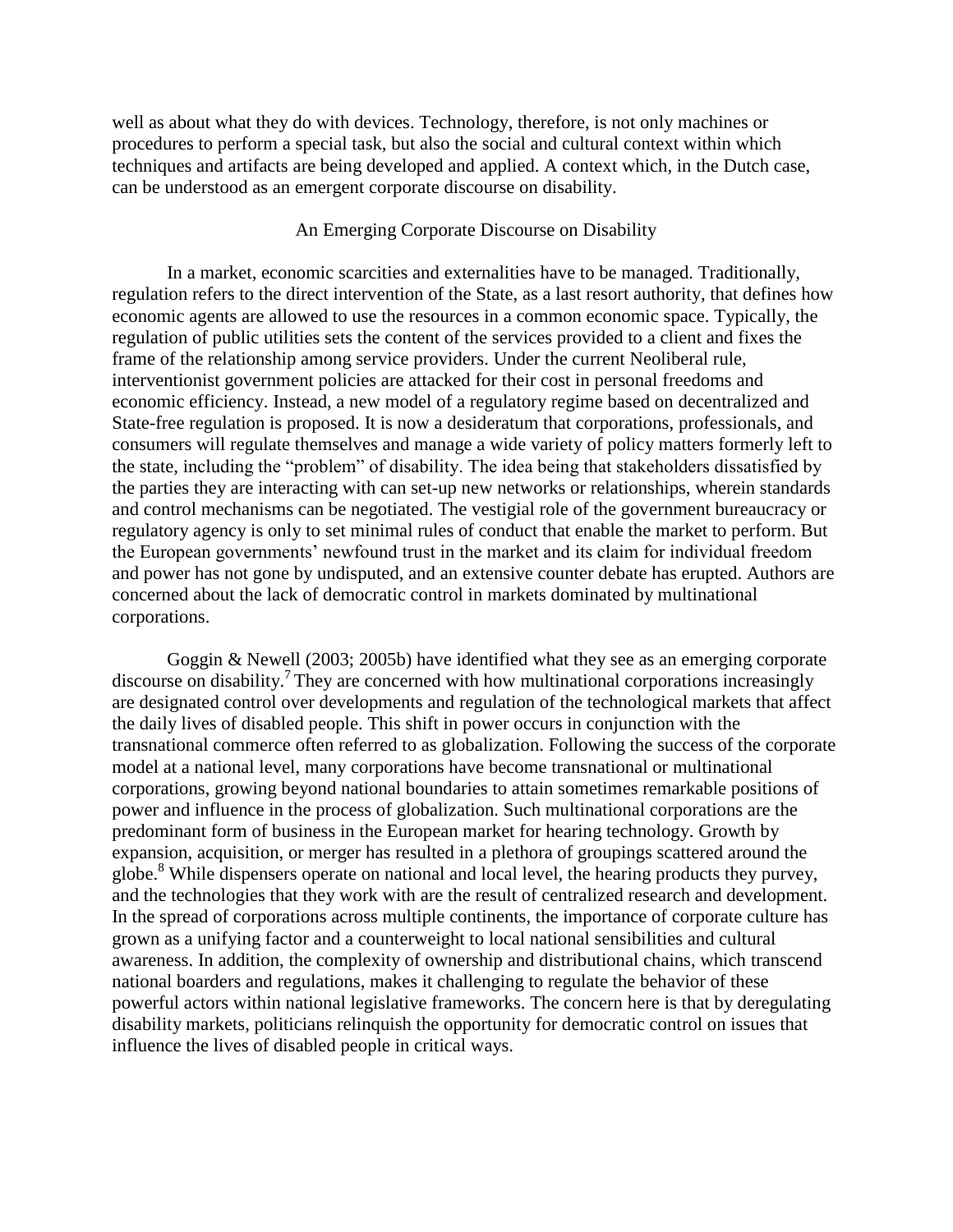Related to this concern, Rose (1999) has coupled the increasing control of corporations with a new form of political power. To understand this shift, he mobilizes Foucault's concept of "governmentality." The argument is twofold and relates to distribution of power in advanced liberal government and the constitution of citizenship in this context. First, governmentality designates a society in which power is not centred simply in a state or in transnational corporations. Rather, power is dispersed across a network of loosely connected sites. With the commercialization of disability markets, the "freedom" and "power" of disabled people are increasingly articulated through the market, as the freedom to choose and the power to purchase. In this situation, the "consumer-citizen" emerges and is required to play a role in constructing and policing these zones of limited autonomy and freedom. As consumers, disabled people are free to choose a service provider and negotiate an individual service package with insurers and dispensers. But, with the freedom to choose follows new responsibilities. Rose underlines the way in which advanced liberal forms of government rest upon the activation of the powers of the citizen. As governments retract their regulatory power in the market, the hard of hearing are supposed to act as self-activating citizens and do the work of making choice, competition, and new technologies possible. The critical question is how liberating the freedom and the power of the market really is for disabled people, since there is considerable work involved in being free to choose. It demands a highly sophisticated and active subject to stay informed about product developments and service standards. What is more, the power to purchase is unevenly distributed. The market tends to produce difference.

Through privatization of service provision, disability is turned into an individual matter that can be managed and dealt with in the market place. The challenge is how to ensure the consumers, as a collective, good quality products and high standards services. The Dutch government has renounced state intervention for self- or co-regulation. The government encourages the actors to establish standard committees, quality assessment boards, and consumer platforms to regulate the hearing aid market. Hearing aid users' participation in such regulatory initiatives may bring the market closer to the consumer and stimulate a more user-driven development of technology. However, participation requires substantial resources. Given that many user organizations struggle financially and have problems recruiting volunteers, the opportunity to act as a strong player in this deregulated market may, in reality, be scarce.

In order to further understand the contemporary shaping of disability in the corporate field, we need to recognize and chart the ways that new institutions are purveying power and look at how such self-regulation within specific markets actually occurs. With the commercialization of hearing aid market, follows a social construction of disability as a consumer issue, and the disabled subject as a consumer citizen. The pertinent question is what normativities underlie this construction and what interests it serves. With the notion of a corporate discourse on disability I want to open up the sites of active citizenship and consumerism for an exploration of the cultural practices accompanying new hearing technologies. There are, however, limitations to the discourse theory literature. Authors tend to focus their critique on the level of policy making and regulatory regime. This offers an interesting and important framework for the analysis of the way technology is used to manage disability. But my interest is not restricted to exploring this new corporate notion of disability as free-floating discourse. In line with the concept of co-production, I am interested in how the corporate discourse emerges through the interrelatedness of disability, technology, and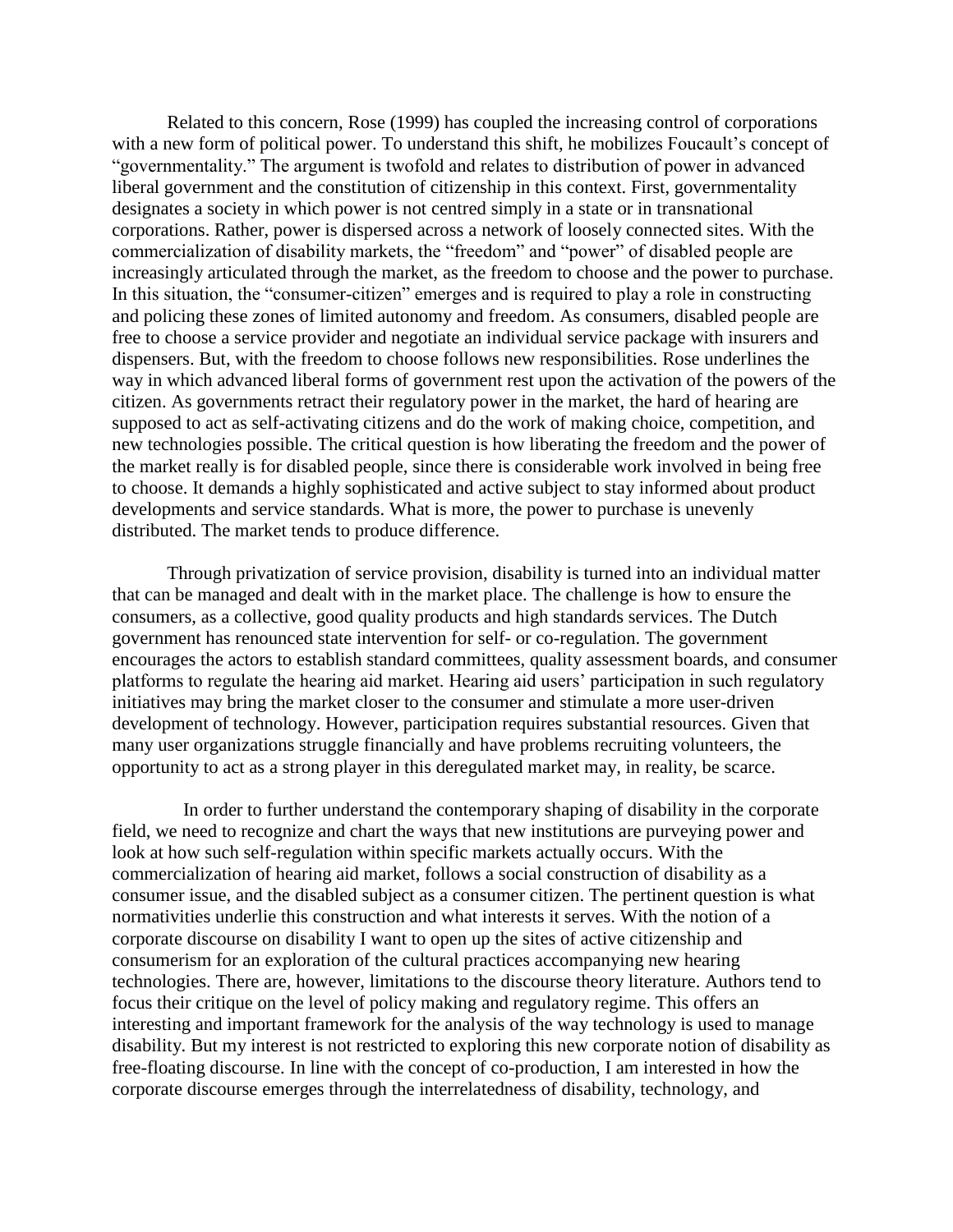government. Thus, I propose to extend the analytical framework and look at what happens to policy in practice as the Dutch system for hearing aid distribution is deregulated.

## Methodology

To explore the new Dutch system for hearing aid distribution, I take a two-fold approach. First, I map the issue of hearing disability as I have encountered it in my studies of public policy. Then, I move from public policy to everyday practice, from formalized deliberation to actual implementation, as I study what happens when the development of policies on disability are to be transformed into dynamic relationships between policy makers, practitioners, technologies, and the hard of hearing. In the analysis, I juxtapose policy and practice to explore the interferences between different modes of ordering hearing disability as they occur in practice. The contribution of this kind of multivariate research methodology is to bring both discursive and material dimensions into the same frame of study, and to posit their relationships on the basis of firsthand empirical research.

The data for the study was collected during fieldwork in 2005 and 2006. $9$  The material stems from three sources: written material, in-depth interviews, and participatory observations. To map the underlying principles, key objectives, and means of implementation for the health care reform, I have reviewed policy documents issued by the Dutch Government, in particular the Ministry for Health, Welfare and Sports.

The description of the new system for hearing aid distribution is based on reviews of governmental action plans on disability policy, a report issued by an evaluation and implementation project funded by the government (Aangepast Zorgmodel Slechthorenden - AZOS), and a protocol released by the national committee for audiological assistive technologies (Nationaal Overleg Audiologische Hulpmiddelen - NOAH). The review of these documents helped me identify key actors and their roles in the new distributive system. Paradoxically, while the documents explicitly deal with hearing aid distribution, the texts make no attempt to problematize the role of technology. Rather, the underlying assumption seems to be that technology has a neutral and/or predictable positive effect. The underlying assumption seems to be that as long as access and availability to more and "better" technology is ensured, the lives of hard of hearing will improve.

I conducted 13 in-depth interviews with actors who were involved in shaping the new Dutch health care policy. The informants were representatives of dispensers and producers (4), audiological professionals (3), user organizations (3), and professionals from the support network (3). All the informants were in some way working with hearing technology had a stake in the reform process. The interviews lasted between one to three hours and were carried out in the offices of the informants. All conversations were recorded with a MP3 player and transcribed. The transcriptions were then sent to the informants for corrections and further comments.

With my exploratory approach, I did not have a predefined hypothesis or theory to test. Instead, it was important that the analysis was grounded in the experiences of the actors. Therefore, I used a semi-structured interview guide, a topical list with open-ended questions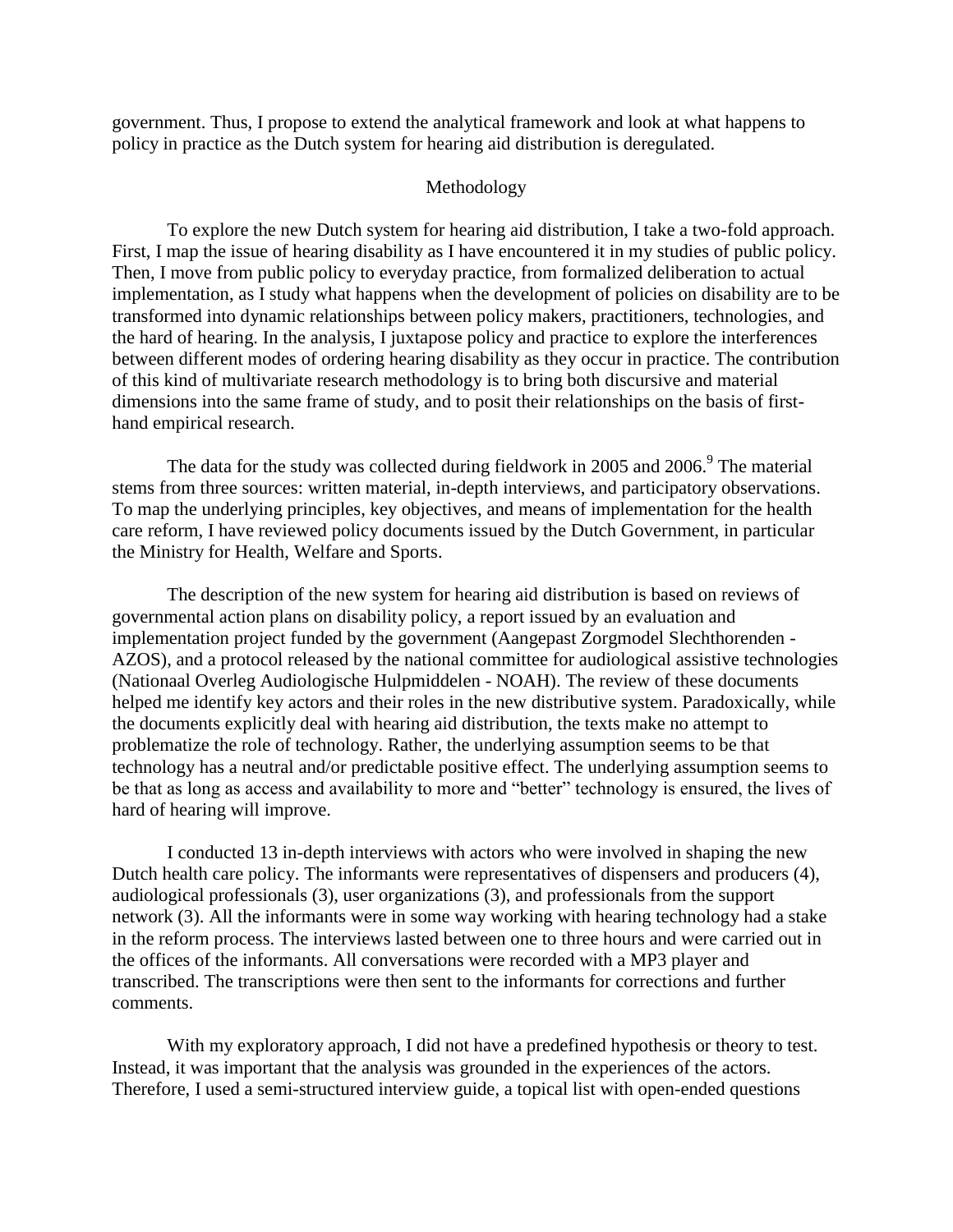where I asked the informants to articulate their situated viewpoints on the reform. The themes for the interview guides were developed iteratively, based on the policy review, issues that had come up in previous interviews and more specific information on the informants gathered from public documents, websites, and research reports. In the interviews, I asked the informants to identify what they considered to be the main drivers in the emergent system: who they saw as the key actors and their role in practice; what role they assigned to technology when it came to enactment of disabled identities and their view on involvement of end users in sociotechnical policy and practice. In addition, I actively encouraged the informants to raise other issues that were important to them. The interviews allowed me to probe theories, analysis, arguments and concepts, by entering into a dialogue with the informants, inviting them to take part in the analytical process and verify my data. Structure and meaning is then constructed in common by the researcher and the informant. In addition to creating room for articulation of what the interview subject has already digested and thought through, the aim was also to facilitate new reflections and open up fresh insight.

In order to trace the enactment of the new policy in practice and learn about how practitioners used hearing technologies, I set up two weeklong visits at an audiological clinic and a hearing aid dispenser. During these visits, I participated in consultations between the professionals and hearing aid users to observe the interactions between humans and technology in an organizational setting. In the time between appointments and during lunch breaks, I asked questions about the distribution process and the professionals explained and demonstrated how they use and their level of experience technological tools. During these visits, I took notes that were later transcribed. During these interviews, emerging tensions in the field were explained as a result of sociopolitical factors. When I started participating in work practices I became aware of the active role of technology. The observations made at the dispenser and clinic gave me empirical examples of the tensions that were brought up during interviews. I use these examples to ground the analysis in practice.

Since the study was undertaken when the health care reform was still in process, there are limitations to the results. The empirical examples that are given are taken from some practices in some locations at a specific time period. I use the empirical examples in order to begin more general discussions on the use of hearing aids as a rehabilitative intervention. Without a doubt, there are several more voices and concerns that should be taken into account in the discussion. For instance, while I have chosen to use examples from one hearing aid dispenser, I could, and perhaps should have used several. However, I do not intend to depict the field as united in definition and practice. Instead, I wanted to explore the complex interplay between social factors and technology in the field of hearing disability. The aim of this qualitative approach is to bring forward and discuss policy related issues as they play out in practice. Differing from (more commonly found) quantitative methodologies in the health care policy field, I wanted to add to the plurality of accounts on hearing disability. As such, the article can be read as a contribution to the bottom-up assessment of the Dutch health care reform.

## Results and Discussion

Technological Management of Disability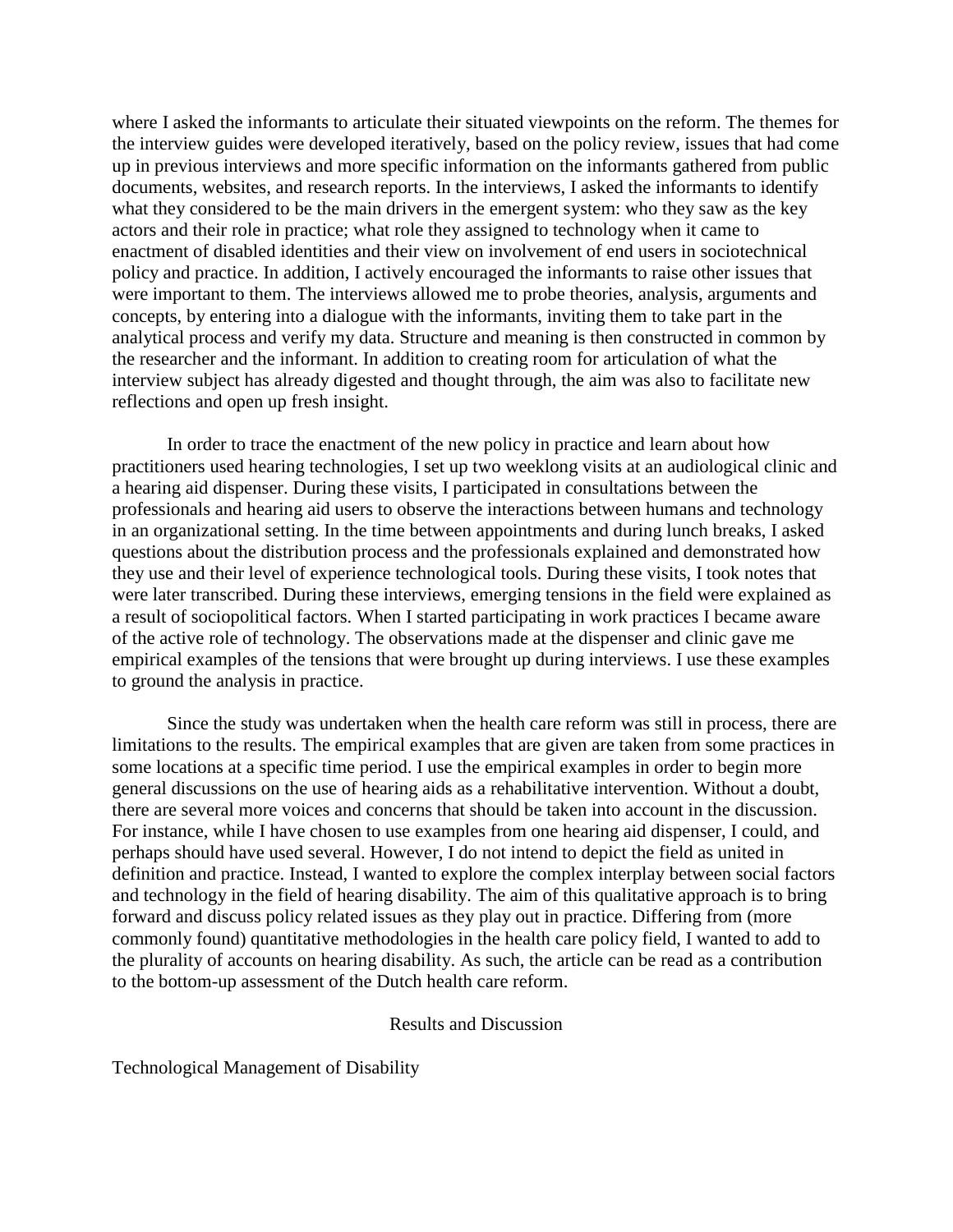"The policy on aids is aimed at making necessary care facilities available and accessible so that disabled people can function and participate in society as normally as possible. Fewer rules and a decentralized approach bring the responsibility for providing aids much closer to the parties directly involved. This offers more opportunities for demand-driven care and coordination of the different provisions" (Ministry of Health, Welfare, & Sport, 2005b, p. 10).

One of the ways in which disability is "managed" in our modern, high-tech societies is through the distribution of assistive technologies, as a rehabilitative tool, or, as in the above statement, a "normalizing tool." Following contemporary Dutch health care policy, a demanddriven hearing aid distribution is sought by deregulation of the current distributive system and decentralization of responsibility from the State to the market, assuming that the market is more receptive to the demands of the user. Thus, a new model for hearing aid distribution for adult hard of hearing people with moderate and uncomplicated hearing loss is now being planned and tested. The system is based on a protocol developed by NOAH and the implementation and evaluation project AZOS (AZOS, 2006). Both projects deal with system innovation and quality control in the hearing aid prescription process. Throughout the process three aims were identified:

- Reduce pressure on the specialist service and reduce waiting lists for patients.
- Control cost while maintaining the same qualitative level of service.
- <span id="page-8-1"></span>• Increase transparency and accessibility for user group.

<span id="page-8-0"></span>

**Figure 1:** Schematic overview of previous care model (1) and new care model (2). The dotted line in the right hand side figure illustrates the new commercial route. In the new model a specialist instance is only involved when the dispenser detects indications of complications (AZOS, 2006).

Before the deregulation, the trajectory a hearing disabled patient had to follow was clearly regulated (see  $\frac{\text{model 1}}{\text{model 1}}$ ). In order to receive reimbursement for a hearing aid, the patient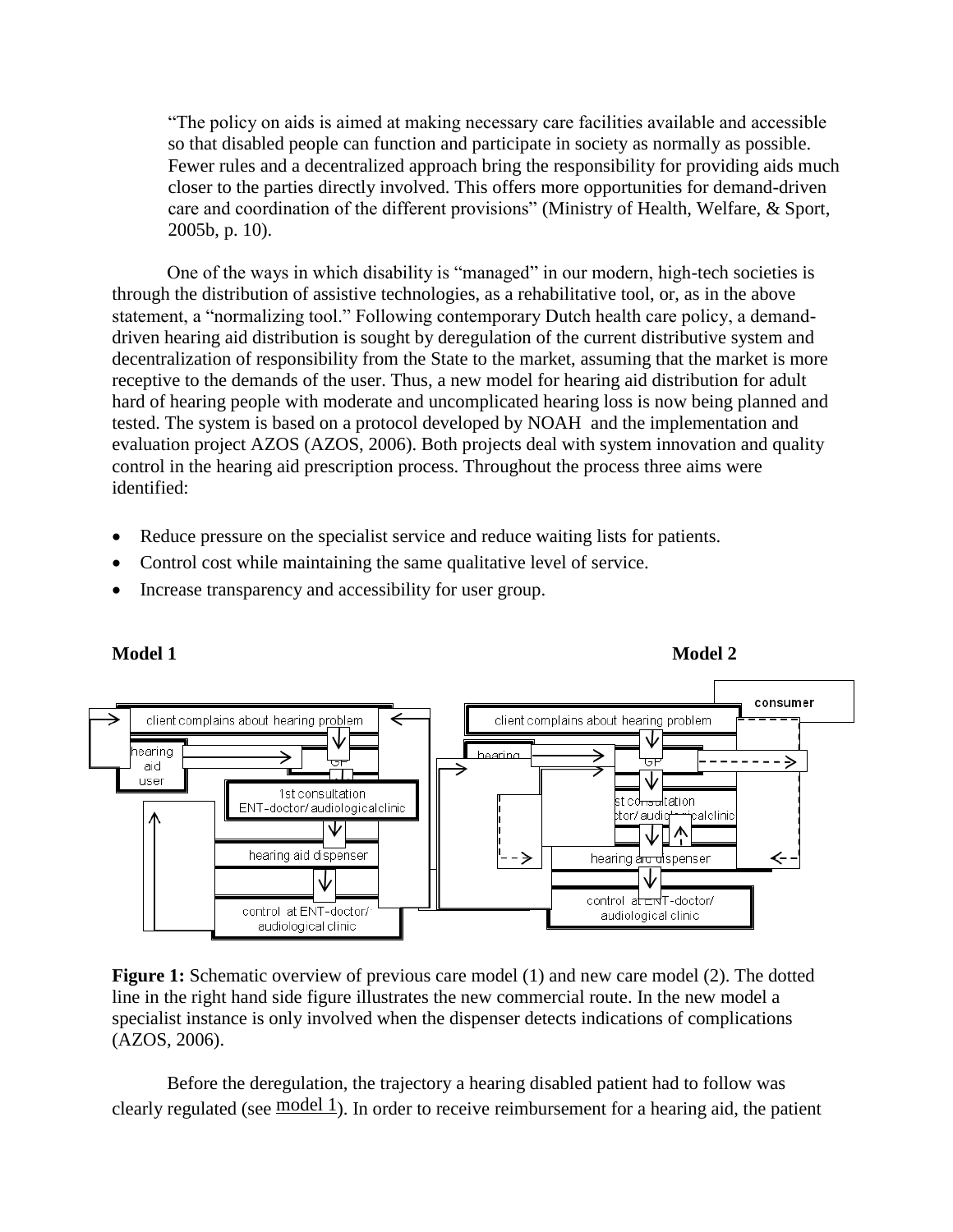had to visit an ENT doctor or an audiological center to get a diagnosis and a prescription for hearing aids. With that prescription, the client went to a hearing aid dispenser who selected and fitted a hearing aid based on the prescription from the audiological specialist. Then, the insurance companies required that the client go back to the specialist to have the fitting approved. Only then would the insurance companies reimburse the clients costs.

Following deregulation, a new routing system emerged (see [model 2\)](#page-8-1). The goal is to develop a system where the hearing aid dispensers are able to perform rehabilitation with hearing aids without any intervention from a specialist. In the screening process, it is the responsibility of the dispensers to assess whether the clients need treatment from a medical doctor or audiological specialist, or whether they can follow a commercial route. In the new system, the three central entities that are given responsibility for hearing aid fitting are still the ENT doctor, the audiological clinics, and the hearing aid dispensers.<sup>10</sup> The change is that the hearing aid dispensers are now delegated  $1<sup>st</sup>$  line responsibilities and the required specialist control on hearing aid fitting is lifted.

As a result of the deregulation, NOAH identified a need for a protocol to manage the screening of clients and redirection to the proper service provider. The objective was to develop guidelines for hearing aid fitting that ensures the quality of service without compromising the principles of deregulation. As a co-regulative initiative, the protocol was written by stakeholders from the medical profession, industry, user organizations, and policy advocates. The protocol takes as its starting point the deregulation and a shift of patient streams, and then describes a model including each trajectory for hearing aid fitting in detail and lists the criteria for further routing in the system, when needed. While in the earlier system the routing was regulated, the new protocol is only meant to work as a guide for professionals and has no decisive power. To develop a system that could implement the NOAH protocol on a wide scale basis, the AZOS project was initiated in the beginning of 2005. The project was also set up to evaluate the performance of the new system.

The NOAH protocol emphasizes customer choice. As costs are now increasingly covered by the customer, they should also have a choice of caregiver, hearing aid dispenser, and hearing aid. As regulations are lifted, it is anticipated that competition will rise among hearing aid dispensers. Competition shall in turn, lead to lower prices and increase the quality of service provision. Following deregulation, the commercial routing has become the standard route for the majority of hearing aid users. With the deregulation and the introduction of the NOAH protocol, patients are transformed into consumers and patient organizations to consumer organizations. Sociopolitically speaking, with the reform towards a more demand oriented care system, the consumer becomes more central in the care process. Increasingly, consumer organizations will become important collaborative partners for providers of care, insurance companies, and the government.

# Politicians Abdicating?

A central issue following deregulation is who should control access to hearing aids. While insurance companies have attained an increasing role within the new health care system, it has become clear that more freedom and power will be given to dispensers as designated gatekeepers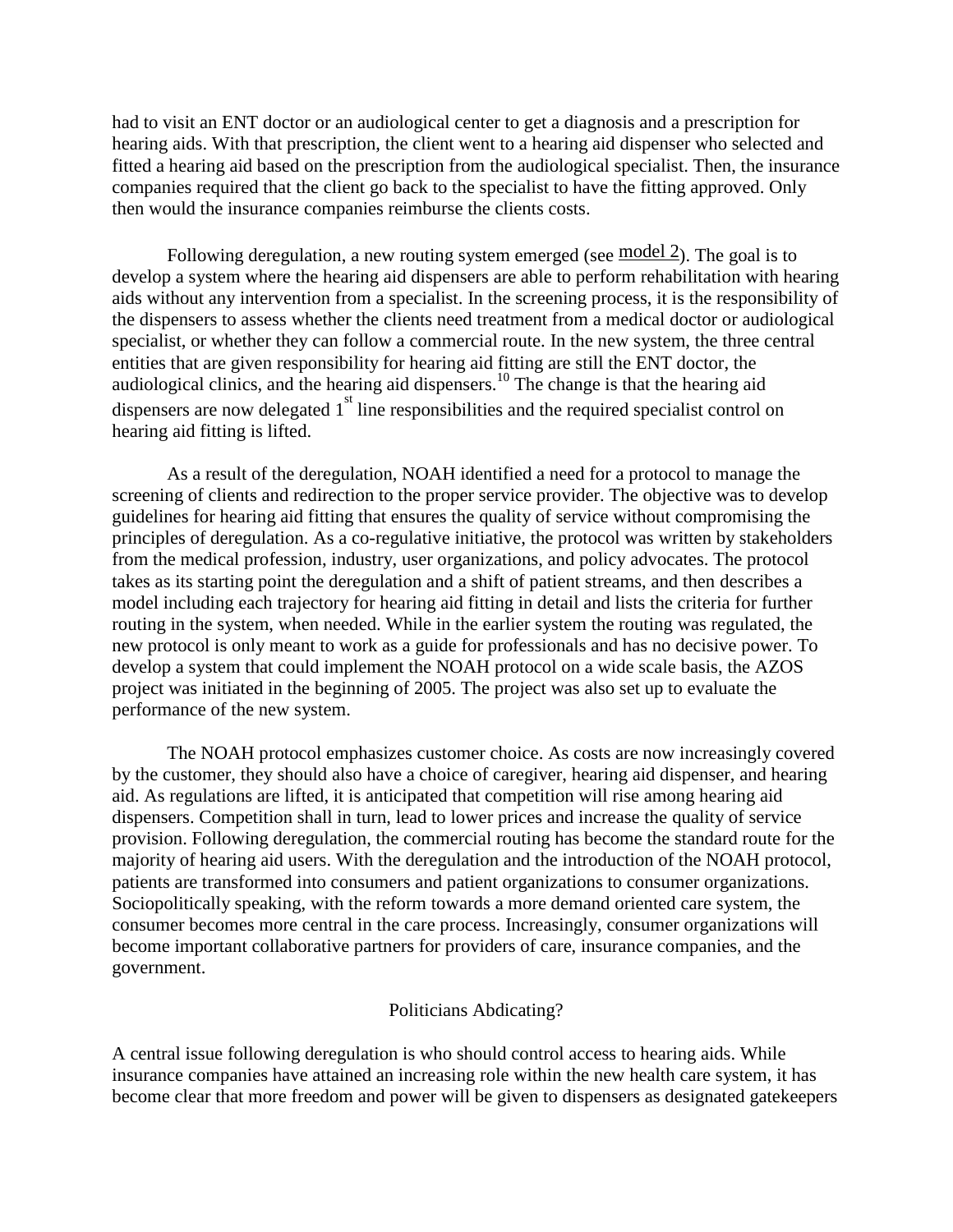to ownership of hearing aids. A pivotal question surfaces, "Within the new Dutch system, is there an adequate system in force to supervise the functioning and behavior of these powerful actors?" What we observe is that if the State commercializes service provisions, there is a shift from the State actually "fulfilling" a right to the State obligation to offer "protection" against possible abuses by the private actor who becomes the provider of the service. It is unclear what should be the roles of different actors. What is clear is that the State leaves much up to selfregulation by private firms in the hearing aid market and the active citizenship of hearing disabled people. Robison (2006) has argued that inherent to neo-liberalism is a distrust of politics. In the argument for deregulation of the hearing aid system, it is possible to trace an underlying lack of trust in politicians and their ability to manage complex professional practices. In an interview, one of the NOAH committee members explained the rationale behind the deregulation as follows:

"In parliament a lot of the voting is done on matters that each politician does not know comprehensively. But that is the system, right. The policy-makers do not have the knowledge to oversee all the consequences of their reforms. For the government it is just a financial problem, they want to cut the overall costs of health care, they are less concerned about the practical details on the local level. Maybe it is not all bad that the government is for liberalization of the market. Because I think that the consumers will start to claim better quality and make up a counterforce to get it right in the end. But nowadays it is very much left up to the insurance companies and the professionals to set minimum standards for quality" (I. Olaussen personal communication, January 20, 2006).

The complexity of the issues at stake is used to justify exclusion of the State as a regulator, while distributing new roles and responsibilities to others. In line with current neoliberal creed, the management of hearing disability through hearing aid dispensing is depoliticized; removed from political influence or control because it is not seen as something that politicians can have sufficiently detailed knowledge about. Regulation of practice should be left to corporations, professionals and consumers in the market, so the argument goes. As patients transform into consumers, new roles and responsibilities are given to hard of hearing people. While the politicians are seen as unfit to regulate detailed processes, consumers are expected to act as organized, unified and (pro)-active contributors to the regulatory process.

According to background documents for the health care reform (Ministry of Health, Welfare, & Sport, 2004), it is problematic that citizens hardly pay a direct contribution to the cost of health care and therefore often are unaware of its costs and quality. As a result, it is assumed that the citizen has no direct interest in choosing the most efficient or effective treatment. By introducing the principle of cost-sharing, this is expected to change. In line with this assumption, in his analysis, the NOAH representative narrates the management of hearing disability in terms of exchanges occurring in a market. The hearing aid consumers are assigned the role of regulators, as they are expected to act in accordance with this notion of "reciprocity" and "vote with their feet" (Homans, 1961). The consumers will seek to fulfill their self-interests in the hearing aid market by selecting providers who offer the best balance between service and price and thereby, play their part to make it right in the end." Thus, in the process of shifting from patients to consumers, hard of hearing people become instruments for a market-oriented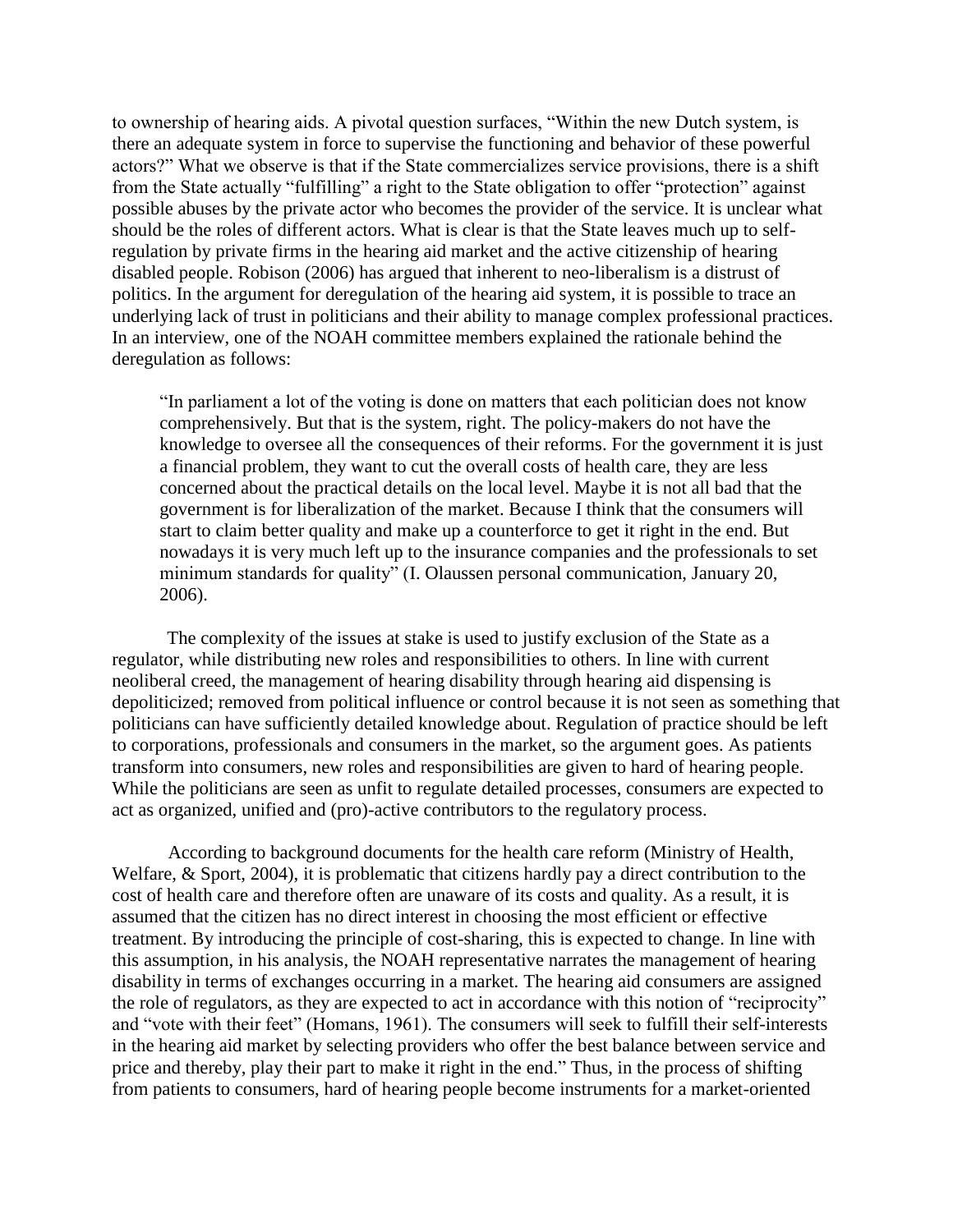policy. Rose (1999) notes that it involves considerable work to be free to choose and participate in the re-working of governance under the rubric of industry self-regulation. In the Dutch case, we find evidence of Rose's perspective on the new ways in which "advanced liberal forms of government" rest upon the activation of the powers of the citizen:

"Citizenship is no longer primarily realized in relation with the state, or in a single public sphere, but in a variety of private, corporate and quasi public practices from working to shopping. The citizen as consumer is to become an active agent in the regulation of professional expertise … Even in politics … the citizen is to enable his or her democratic obligations as a form of consumption" (Rose 1999, p. 166).

Thus far, I have noted that in the emerging corporate discourse on disability, deregulation takes the responsibility and control from the State and places them on professionals, corporations, and consumers to self-, or co-regulate.

## Shifts in Expertise - The Dispenser as Regulator

As a result of a new stream of hearing aid consumers and increased competition, the number of hearing aid dispensers has grown significantly over the last few years. Today there are around 300 stores nationwide. In this highly competitive market, dispensers seek to sharpen their brand image, the corporate identities that make them stand out in the market. "Beter Horen"<sup>11</sup>, the largest Dutch dispenser, has gone for a high quality product range and extensive service for a higher price. But there are also new players entering the field, the discount dispensers. "Hans Anders,"<sup>12</sup> originally a Dutch optician chain, is now also competing in the market for hearing aids. The strategy of this firm is to offer low price hearing aids that are fully reimbursed by insurance. Such competition and market segmentation based on price is in line with the governmental policy of generating more choice for the consumer. Especially now, as the consumer is made to cover larger parts of the costs themselves, it is considered important that there are affordable generic alternatives on the market. But, this policy is not undisputed. As the hearing aid dispensers become the  $1<sup>st</sup>$  line of service, the initial meeting a hard of hearing person has with the hearing field is with an actor who primarily seeks profit. There are concerns among the actors in the field that the focus on price and profit may overrule the requirement for quality and competence. Also, for the government it is considered important that the quality of the hearing aid fitting should not decrease as a consequence of the reform. As to quality, there is a risk that health insurance companies, in their search for the cheapest option, will not always contract health care services and products that are the best for their customers.

Another concern among key actors has been how to safeguard and supervise quality within the new system. A particular problem has been how to maintain the quality of dispensing personnel. There are institutions offering audiological education both at a vocational and higher level in the Netherlands, but formal training is not a requirement for the practice of hearing aid fitting at a dispenser. Without standard educational requirements, there are different practices for hiring and training of personnel among the firms. Most dispensers offer some sort of internal training with recruitment, but the length and content of these courses varies considerably. At a professional level, there are concerns that professionalism may decrease as a result of the commercialization of the sector, as explained by a senior audiologist: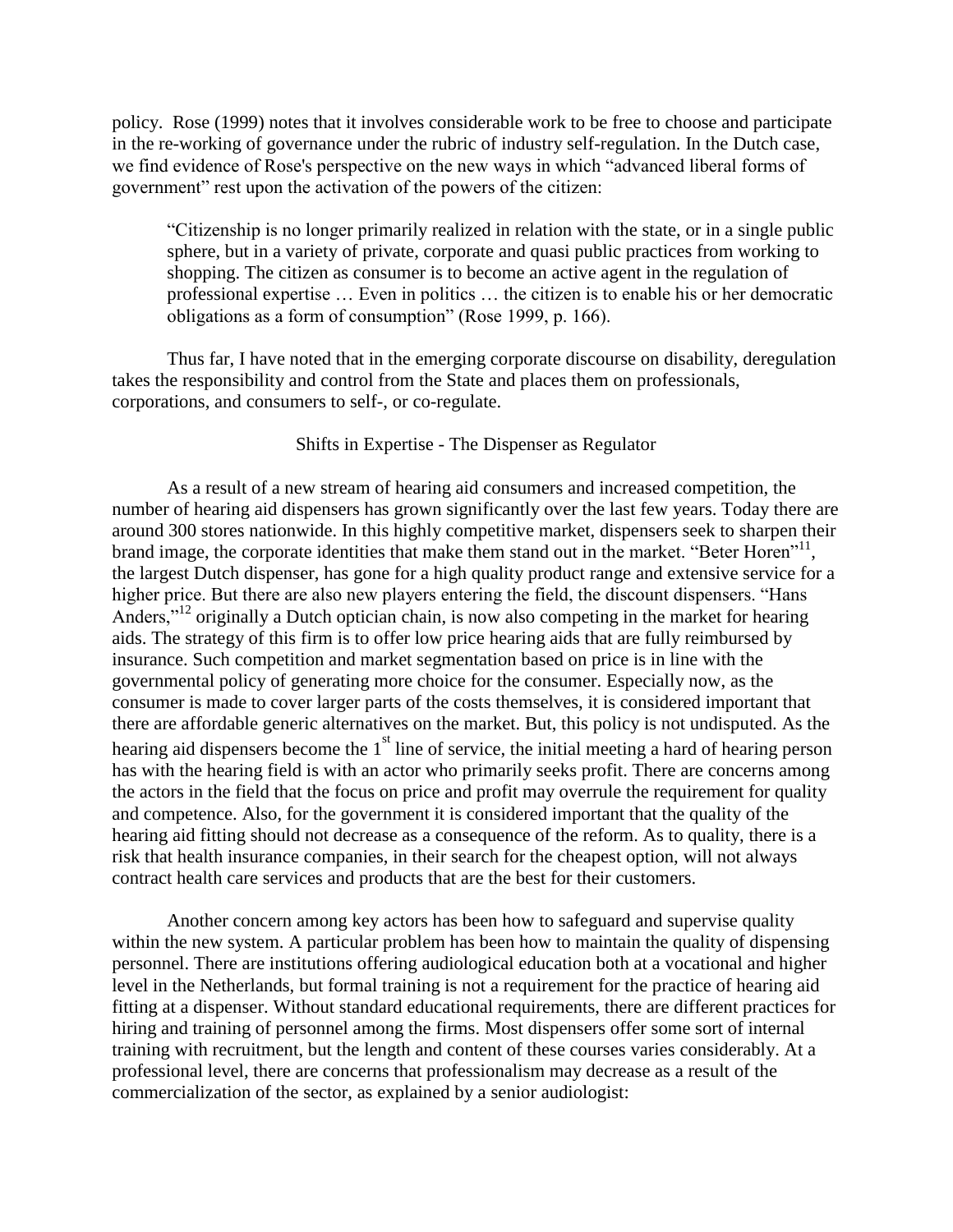"I am afraid that if you compare the hearing aid fitting these days with the way that it was done say ten years ago, the people involved right now are much more commercial people, and also not what you would call craftsmen. The number of potential clients is increasing along with the demographic trends. As a result, the shops are looking for personnel that have to be very good at dealing with people. But, what do they have to know about hearing aids, only that which is of absolutely necessity. So some shops only have a minimal interest in having highly educated personnel, it will only mean higher costs having them educated, trained and hired, it just is not in their commercial interest" I. Olaussen (personal communication, January 20, 2006)

Also among the hearing aid dispensers a shift in priorities is noticeable. A manager at a "Beter Horen" dispenser points out that the commercialization rearranges forms of expertise. Sales and marketing skills become more important drivers in a terrain earlier dominated by audiological and medical competence:

"I would describe our organization as a pyramid, on top is sales, we are a sales organization, and marketing is also important. Then at the lower levels are the staff with technical competence, we try to have this expertise represented also on the upper level of the organization, but sales are dominating" (I. Olaussen personal communication January 11, 2005)

In contrast to the rational assumption in policy, there are actual concerns among the actors in the field about how to safeguard quality when competition among dispensers increases. The actors worry that as specialist control is lifted in the new model, an important quality control will disappear. The challenge is noted in the evaluation report from the AZOS group (AZOS, 2006). Despite offering additional training for the dispensers participating in the trial development project, they could not deliver the quality of service that was required by the NOAH protocol. As a response the "StAr" (De Stichting Audicienregister) initiative<sup>13</sup> was organized. "StAr" constitutes a quality assessment and approval foundation whose purpose is to safeguard the objectivity, quality, and professionalism among the dispensers in the field. An instrument for assessment and approval of quality has been developed. A so-called "stamp of approval" to be assigned to the dispensers that manage to maintain the agreed upon quality standards. The quality control involves the technical aspects of the hearing aid fitting, as well as financial aspects of the prescription and customer satisfaction.

Nederlandse Vereniging Voor Slechthorenden  $(NVVS)^{14}$ , the Dutch organization for hard of hearing people, has been involved in the planning for this "stamp of approval" but its director is concerned with the criteria for such a self-regulative instrument:

"They seek to establish some procedures and criteria that will give the shops a 'stamp of approval,' a sticker that they can put on their window to demonstrate that they operate in a professional manner. We of course welcome this initiative, but we are also critical. Maybe it will only be a self-confirming process where the criteria are based on what already exists" (I. Olaussen (personal communication December 14, 2006).

The comment made by the NVVS director echoes a consistent problem with neoclassical theory (Hecter, 1987) - and the policy reforms they foster - of how to motivate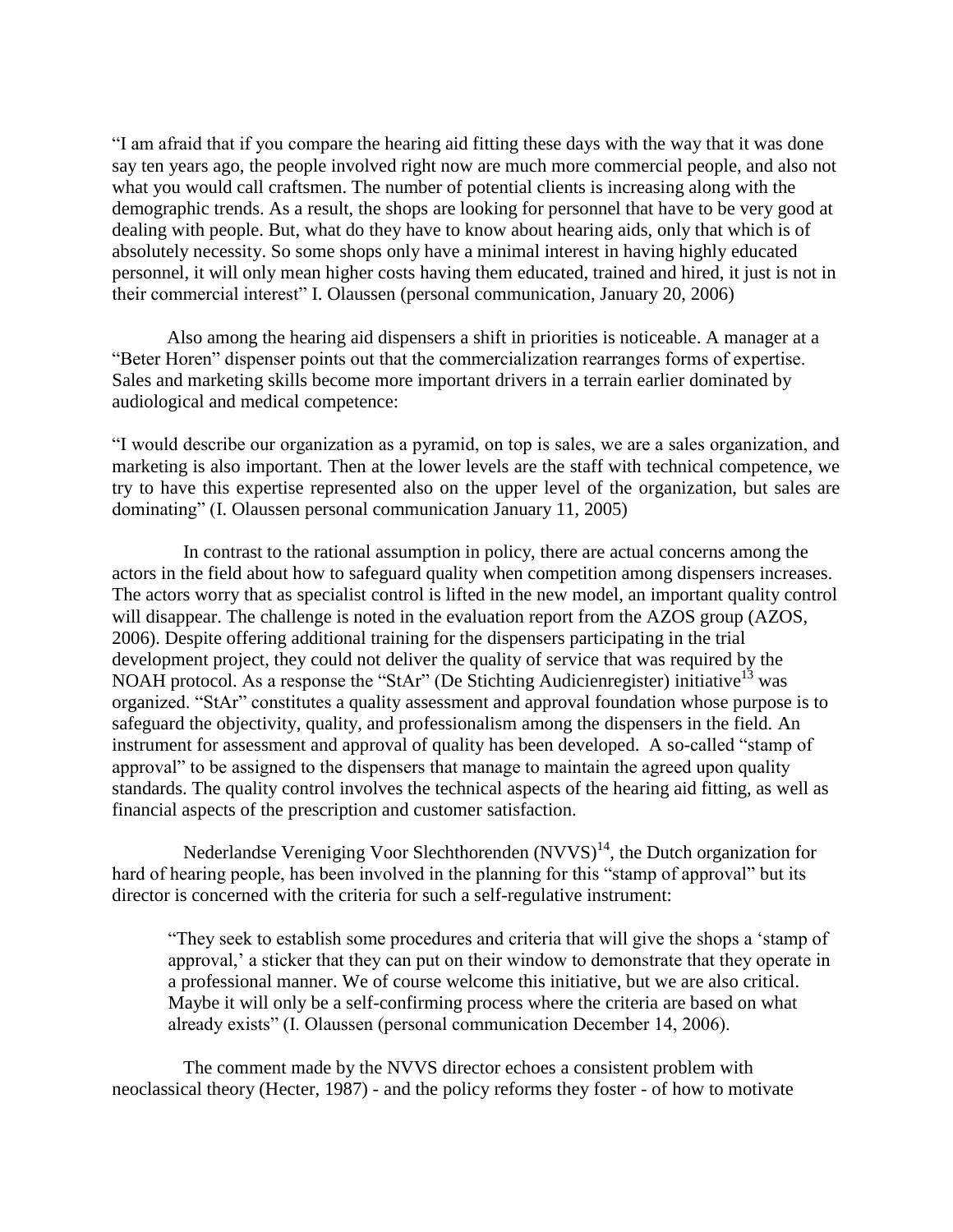people for collective actions. Can the appeal to interest alone motivate people to adopt great reforms, whether this appeal is embodied in the legal codes, in the freedom of the market, or in schemes for new rules of the social game? It is the old question, "Who guards the guardians?" With the retraction of the State as an objective third party and the lifting of professional control, what prevails seems to be lack of control leading to a lack of trust among the actors in the field of hearing disability.

Along with the call for cost efficiency, rapid technological development is an important justification for the liberalization of the market and the new delegations of roles and responsibilities in the emerging system. The aim is to reduce pressure on specialist services. At the same time, General Practitioners are no longer seen as able to give expert advice on hearing aids because of the complexity of the technology involved. Therefore, a lot more of the consultation and detailed assessment with regard to finding hearing aids for the customer is now assigned to the dispensers. They have the time to do it, and they claim the competence. The insurance companies seem to be for it because they see that a consultation for a hearing aid fitting takes time, an hour in general. The doctors are already pressed for time and, in addition, their time is more expensive than the dispensers. There has been a shift in expertise. But, what type of expertise does the new  $1<sup>st</sup>$  line service offer? What implications arise for service provision when rapid technological development and increased corporate control are becoming the main drivers of the field? And, how does this emerging corporate order interrelate with the technologies at work in this new system for hearing aid distribution? According to policy, it is proverbial that businesses are closer to the customer, and in a better position to know their desires.

## Organizing Skills

For "Beter Horen," a focus on sale is coupled with a focus on service, and what the manager calls the human factor. In the recruitment and training of personnel, they are emphasizing the social evaluation as the most important part of their consultation. In the course of training, they are not primarily occupied with the technical side of the job, but the human side. This example discusses how to deal with the clients:

"Many people come here and they are in tears, it is hard for them to accept that they need hearing aids, they feel ashamed. When we recruit people we look for people with peopleskills. For us being in the hearing aid business is about a lot more than technical products" (I. Olaussen personal communication, January 11, 2005)

This focus on social interaction does not mean that there is no technology at work. On the contrary, the entire process of getting an appointment, the hearing test, fitting a hearing aid, and administration is all conducted by means of technologies.

In fact, also the social evaluation is technology driven. At "Beter Horen" they have their own protocol which uses an interactive computer based tool, the "Amplifit."<sup>15</sup> The dispenser sits down with the clients and guides them through the assessment of their social needs. As needs are identified they are registered in the program. The result is an auditory profile and a suggestion for a hearing aid. When asked whether this tool risks dislocating the decision making process,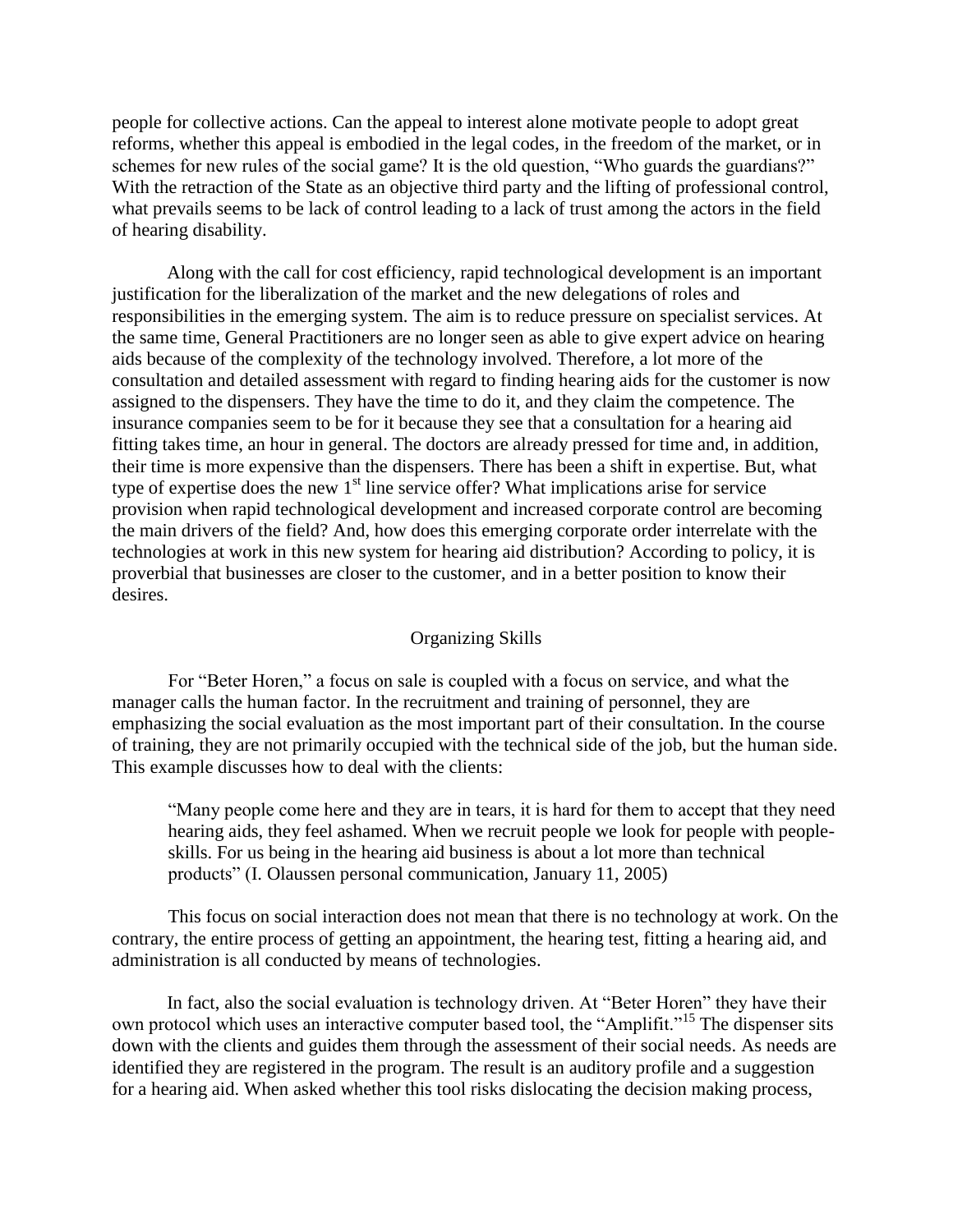the store manager explains that the technology today is so complex that they have no chance in tackling what goes on behind the interface. It would take too much time. Instead, they follow a standardized assessment scheme that makes the customer aware of their needs. They do not sit down and talk to them about technical details. It used to be like that, that the dispenser was all about technical things. Today, it is the opposite. Now they start out asking the client whether they watch television, whether they are active socially and so on, what they want to use their hearing aids for. Then, they select the right device. But, it is the software that makes the technical assessment. It is the machine that suggests the most adequate hearing aid.

Within the health profession, there have been some vocal efforts at curbing excessive scientific and technological zeal and "treating the patient as a person." Katz (1984) argued that the practice of patient-doctor communication has been given short shrift in this age of science, in the expectations that treatment only requires silent scalpels, wordless monitors, and mute pharmaceutical agents. Often, hard of hearing people feel they lack a language to communicate their experiences of disability, the technical terminology of medicine seems unfit for social talk and their hearing aids, they are often told by advertisement is something to hide away. What may ensue is a cultural void of gestures and words that communicate experiences of disability in everyday settings, thus, lack of public awareness and social understanding necessary for the sociocultural accommodation of disability may prevail. The incommunicability of disability may work to isolate hard of hearing persons and strip them of cultural resources, especially the resource of language. It is therefore, worth noting that according to research and studies on service provisions among dispensers user satisfaction is quite high.<sup>16</sup> The dispensers believe that the satisfaction is due to their focus on the human factor: the time and space they offer for a holistic assessment of needs and aspirations. It seems that the language and interaction oriented toward the client as a social person is hitting the target with consumers.

Dispensers inform us that hearing aid fitting is increasingly about the ability to assess the social needs of the clients, engage with their life situation. In fact, the rapid developments and constant renewal of programs and artifacts makes it hard for the dispenser to follow the technicalities of the procedures and products, it is preferable to use an interface, considered more accurate, safe, and efficient. Following the increased complexity of the fitting procedure, dispensers have made it a strategic choice to rely on the producers and their software when handling the technical aspect of the hearing aid fitting. The producers follow up by designing assessment programs that give dispensers a user-friendly tool that allows for rapid adaptation by personnel and an efficient answer to the administration of a growing client base. At the same time, the technical skills are downplayed. The packaged assessment software reduces the complexity of the fitting procedure, but it also limits the number of factors it assesses, (e.g., focusing on volume, but ignoring speech discrimination). According to dispensers, the rapid technological development is a challenge for formal education within the field. Formal training programs do not manage to keep up with the specialized developments as new models are introduced on an annual, sometimes biannual basis. In my interviews with dispensers in the field, I have asked how they acquire the competence needed for their practice. Most favor the in-house training and the training offered by producers. The following response is typical:

"Everything I have learnt I have learnt here at my work. Then we learn a lot from the producers of course. They travel around and demonstrate new devices and train staff, so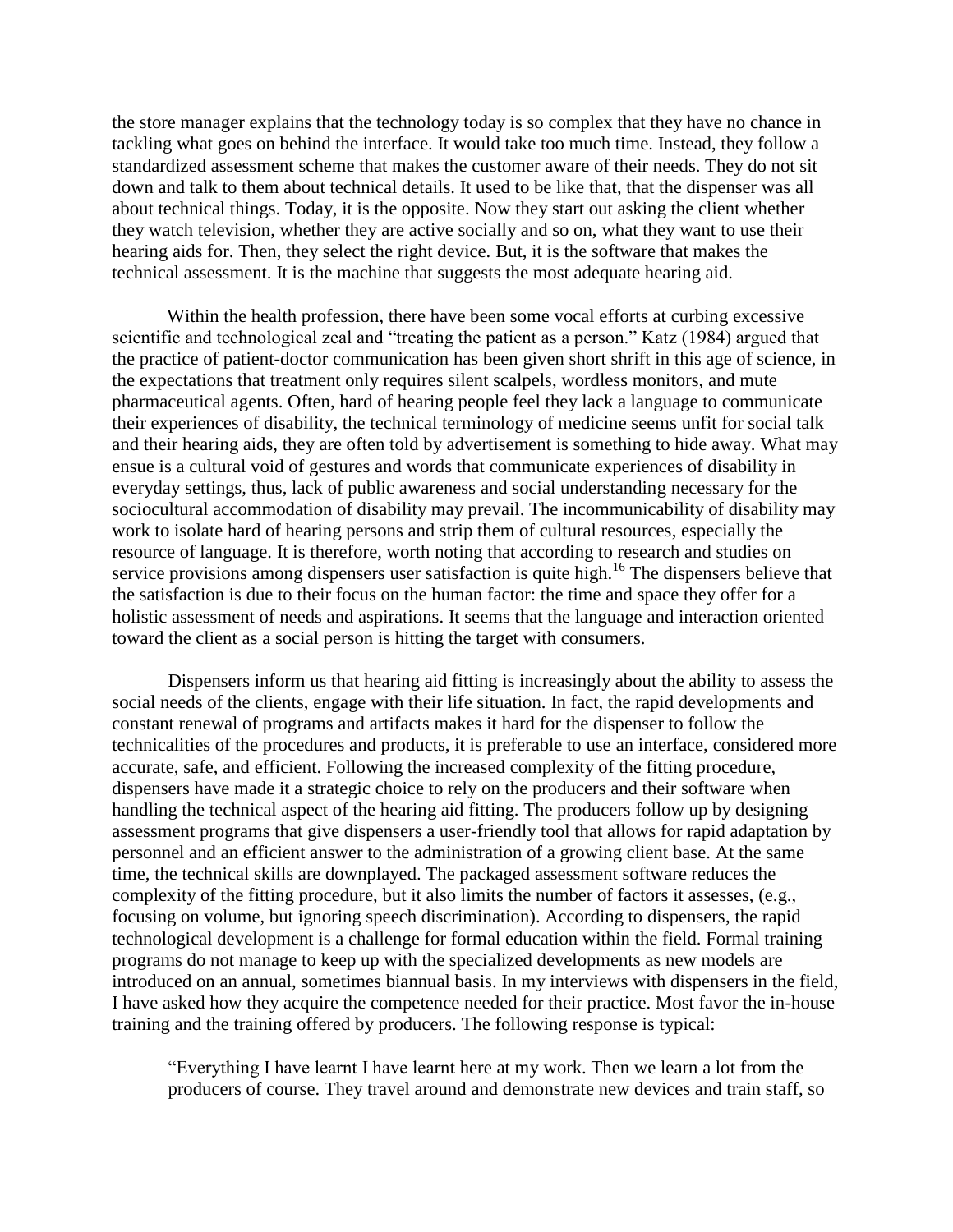that is the most important source of new knowledge" (I. Olaussen personal communication, January 11, 2005)

Paradoxically, the same argument about the rapid and complex technological development that was earlier used to legitimize the pivotal role of the hearing aid dispensers in the new system is now justifying the dislocation of technical competence and decision-making from the same practice. The audiologist does not see technical or audiological knowledge as their foremost competence; it is their social skills that are essential for their work. Apparently, a consequence of the rapid technological development is that producers become the beholders of knowledge that is considered relevant and desirable among the practitioners in the field. It is their knowledge that is transformed into assessment schemes, fitting procedures, and products and services for hearing aid users. What then is the link between the way corporations organize research and design (R&D), specifically, the choice of multinational companies to operate centralized R&D structures and the type of innovations they produce? A critical question is whether the centralization of R&D will let their commercial interests and the dispensers interrelated needs for efficient service delivery overrun the sensibility towards clients needs and aspirations at the local level. There is a risk involved in using standard assessment software. It may lead to reduced sensibility for the ongoing social interaction if the personnel start taking their eyes off the client and leave the assessment and decision-making to programmers situated at international R&D units.

Given the centralization of R&D processes, I argue that the market is not, as assumed by policy, necessarily closer to the hearing aid users than the State, and thereby, not automatically in a better position to pick up on their demands for service provisions. Rather, following the multinational character of the hearing aid producers, the local practices and R&D are in fact being separated, and so are users and producers. Such separation can be problematic since there is not necessarily a unilinear correlation between the social assessment of needs and aspirations at the local level and the materialization of knowledge through technology at the central level. The interactive consultation of social needs may work well, but this is not necessarily securing the technical solution. And vice versa, a sophisticated technological product may be developed, but there might not necessarily be an actual social need for it.

# Technology at Work

Commercialization and shifts in expertise seem to create tension at the organizational level of the dispensers. Following the increased competition, sales, and marketing skills now gain importance, sometimes at the cost of audiological competence. This shift in priorities is also reflected at the level of the technology at work in these organizations. When the producers launch a new model of hearing aid, fitting software follows. This interface often comes with different layers in which the dispenser can choose to operate. The layers have varying degrees of complexity with regard to what kind of adjustment that can be done on the hearing aid. In the simpler version of the program, you upload the client's audiogram and adjust volume according to it. The procedure is fast and simple. But, as already mentioned, there are also limits to such fittings, something that specialists have become increasingly aware of, as explained by a senior audiologist at an audiological clinic: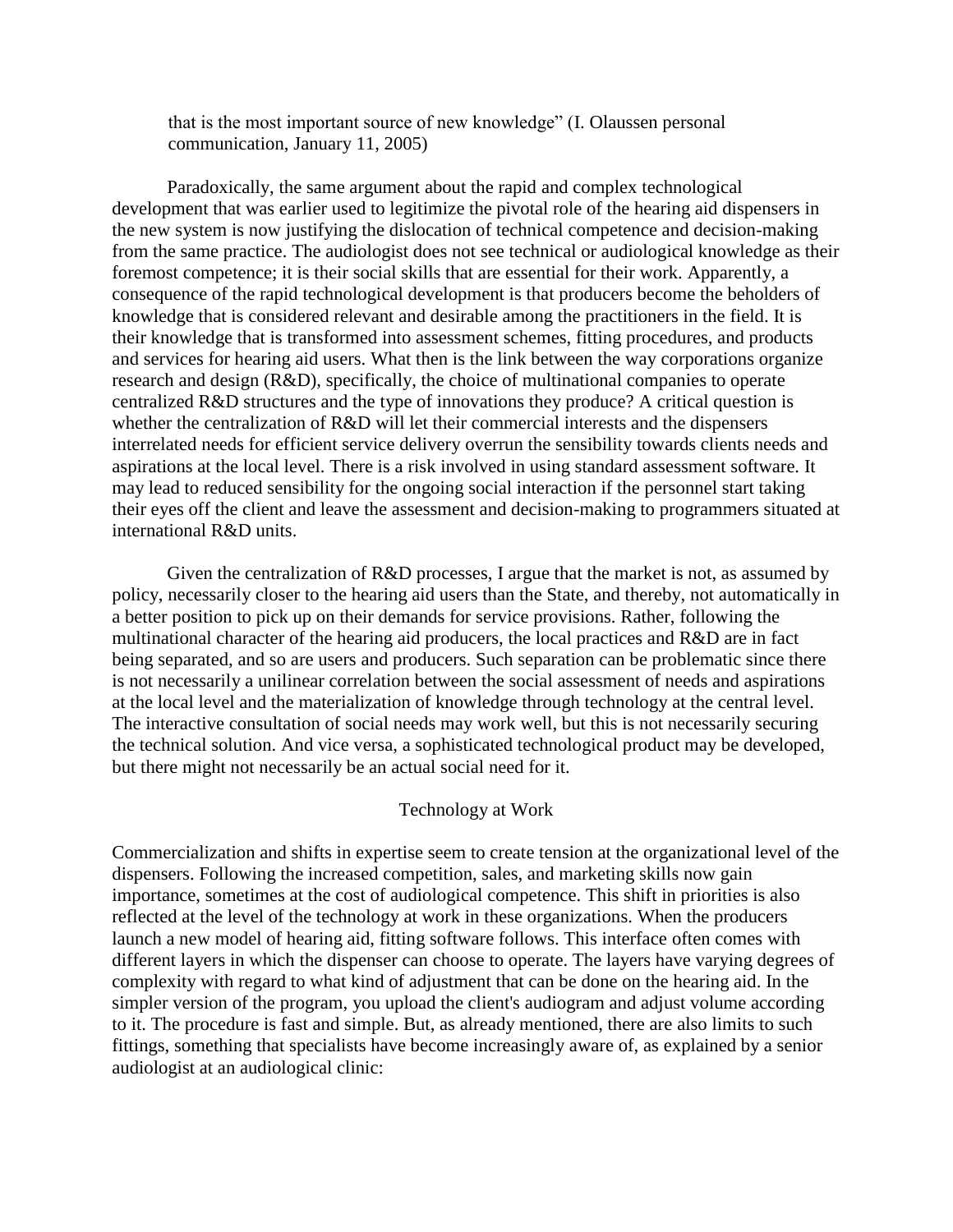"The most common problem we have with the fitting done by the dispenser is that they adjust the volume, but do not adjust the discomfort level on the hearing aids accordingly. This happens if the dispensers base their fitting only on the client's audiogram. Many clients complain about the volume, they cannot hear, "could you please turn up the volume a little bit", they ask. But with a high frequency loss, you cannot hear vocal sounds very well. The vocals are important for our speech understanding. Then adjusting volume will not improve the client's hearing. You need to fine tune the hearing aid, try to optimize the fitting according to what hearing the client has left. At the dispenser they do not measure speech understanding or discomfort level, they lack the expertise and they do not have the equipment for these tests. Consequently, they cannot fine tune the hearing aids" (I. Olaussen personal communication February 3, 2006).

In order to fine tune the hearing aid, one must use the advanced layers in the fitting software where other parameters than volume are adjustable. When personnel are not educated audiologists, they are often not aware of or trained to operate these interfaces because it demands a higher level of audiological competence. In order to serve the client's needs, the fitter must understand the interrelatedness of elements of sound, for instance between volume and discomfort. While a user-friendly interface might be an efficient tool, it is also crucial that personnel are aware of its limitations and know how to interpret the client's complaints and when to use the more complex layers. In some cases, when dispensers cannot maximize the technical potential of the hearing aid, the moral responsibility to adapt is passed on to the client, as we hear from the senior audiologist:

"Many of the clients coming here are frustrated because they can not get their hearing aids to work properly. They have been told by the dispenser that it is them who have to be more active in their listening, position closer to the person speaking, use the volume control more and so on. I think that is bad because then it is the dispenser who tries to conceal their lack of competence by blaming the users, making them compensate for a poor fitting job. The producers know that the personnel at the dispenser have to like their software in order to sell their hearing aids. If the personnel struggle with the fitting they will not use that program and they will not sell the hearing aids. Therefore, the producers make simple software, even though it might not be the optimal for clients" (I. Olaussen personal communication February 3, 2006).

Ironically, clients who start in the commercial routing system can end up in the specialist system because of the lack of technical expertise at the level of the dispenser. Because of long waiting lists, many clients are happy they now can go directly to a dispenser. It is easy to make an appointment and the consultation does not take much time because the dispensers only set the audiogram. The risk is that the quality of the fitting is reduced. But, for most clients it is hard to assess the quality of the service they receive. The dispensers are seen as the experts and the clients trust them to be competent. In order to manage a growing customer base, and without formal requirements for training, what results is increasingly that dispensers use programs that reduce the complexity of the fitting. Thus, allowing more clients to get service, but at the same time, compromise the opportunity for fine-tuning of hearing aids. Through the design of different layers for hearing aid fitting, producers actually invite such a shift in quality.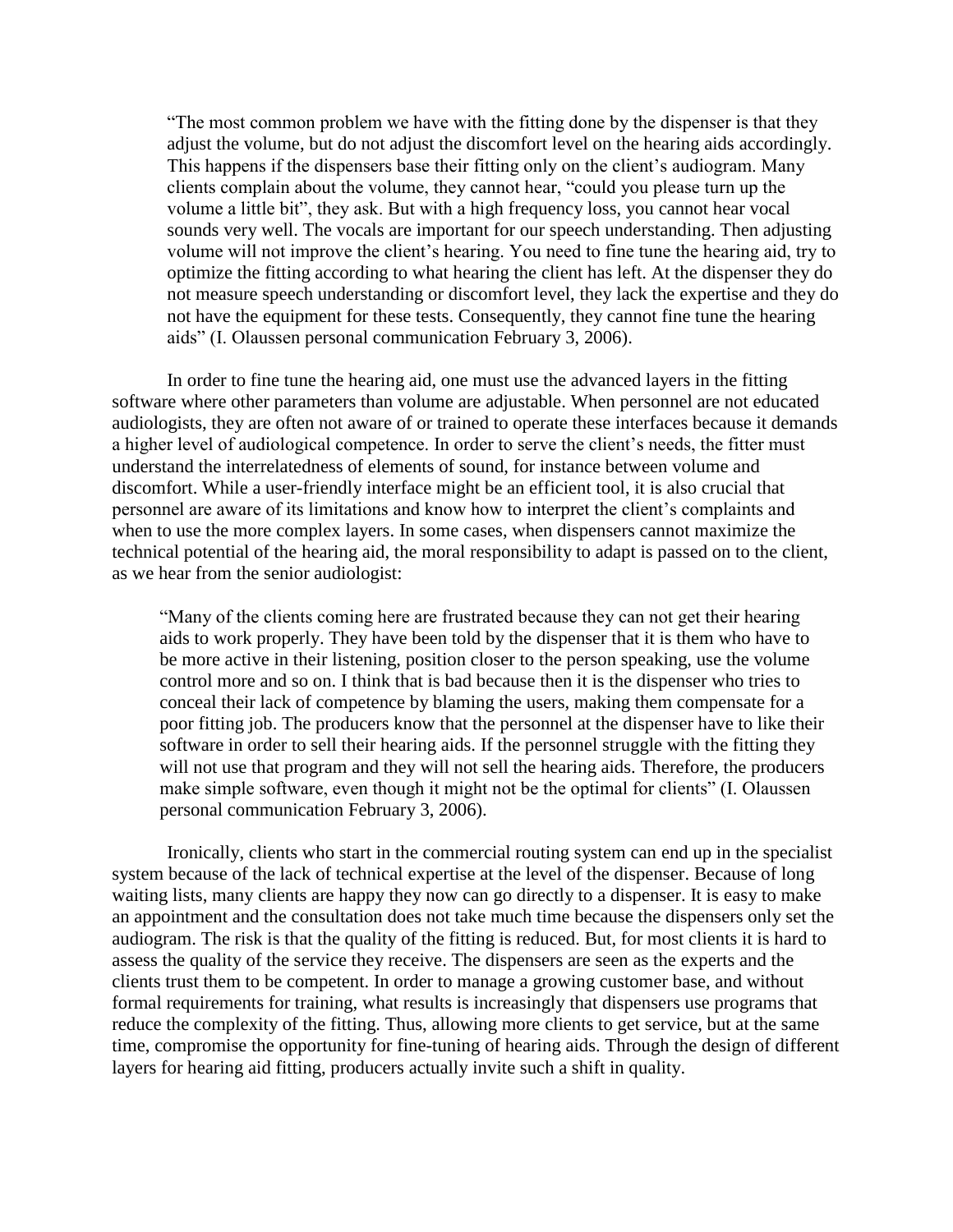While I have proposed that the two dominant drivers in the deregulated system for hearing aid dispensing are rapid technological development and increased competition, it is also my supposition that these cannot be seen in isolation. They are co-producing the emerging system. Technology is not inevitably leading to less local knowledge and control. However, when intensively used as an administrative tool, in a commercial system where the priority is sales and personnel that can attract customers, this lack of knowledge and local control may be the result. Emphasizing the human factor, assessing a hearing aid fitting according to lifestyle and individual preferences and the context of use at first seems as a progressive move in the direction of a more user driven development. However, the administrative framing involved in implementing a standard assessment tool risks dislocating expertise and decision-making.

The result is that dispensers weaken their sensibility for the local context and the ongoing social interaction with clients. The way that the corporate order intertwines with technology at work in these practices offers possibilities for new relational forms between dispenser and clients, but the same tools may also compromise the quality of the service provisions. There is potential tension between standardization and flexibility, between profiting on a growing customer base, while offering high quality service provisions, tension that is not addressed by policy. What is further thought provoking is that the new system thus far, has not proved to be cost efficient. Because of unsatisfactory fitting jobs, many hearing aid consumers end up in the specialist system after all. Therefore, the cost of hearing aid distribution is today the same as before the de-regulation at the same time as there has been a slight overall decrease in the quality of service provisions (AZOS, 2006). The difference is that now the consumers increasingly contribute to cover the costs.

#### Summary

Market-oriented policies are currently involved in the shaping of a new system for hearing aid distribution in the Netherlands. In this system, a large part of the expertise and control over hearing disability has shifted from the medical field into the market. Rather than depoliticizing issues, negotiations over criteria for protocols and procedures are brought out of the central political body and down to the level of stakeholders operating in the market. One of the problems with "light-touch" regulation is that the market is narrowly conceptualized in terms of neoclassical economics, a form of economics that assumes that competition inevitably leads to lower price and increased quality of services. By using the concept of co-production to follow this policy in practice, I have tried to show that this assumption is not necessarily the case. Profit drive inspires development and use of standardized assessment programs and bureaucratic tools for the administration of a growing customer base.

These types of programs are designed to evaluate and systemize the human factor and reduce the complexity of individual cases of hearing loss and translate their characteristics into suggestions for hearing aids. With regard to knowledge and control in relation to these tools, it seems that dispensers do not always need to understand the audiological calculations that these suggestions are based upon. In an evaluation report, AZOS (2006), explains the shortcoming of the new system as dispensers' lack of competence. Consequently, more training is recommended to improve the situation. With the notion of co-production, I have strived to show that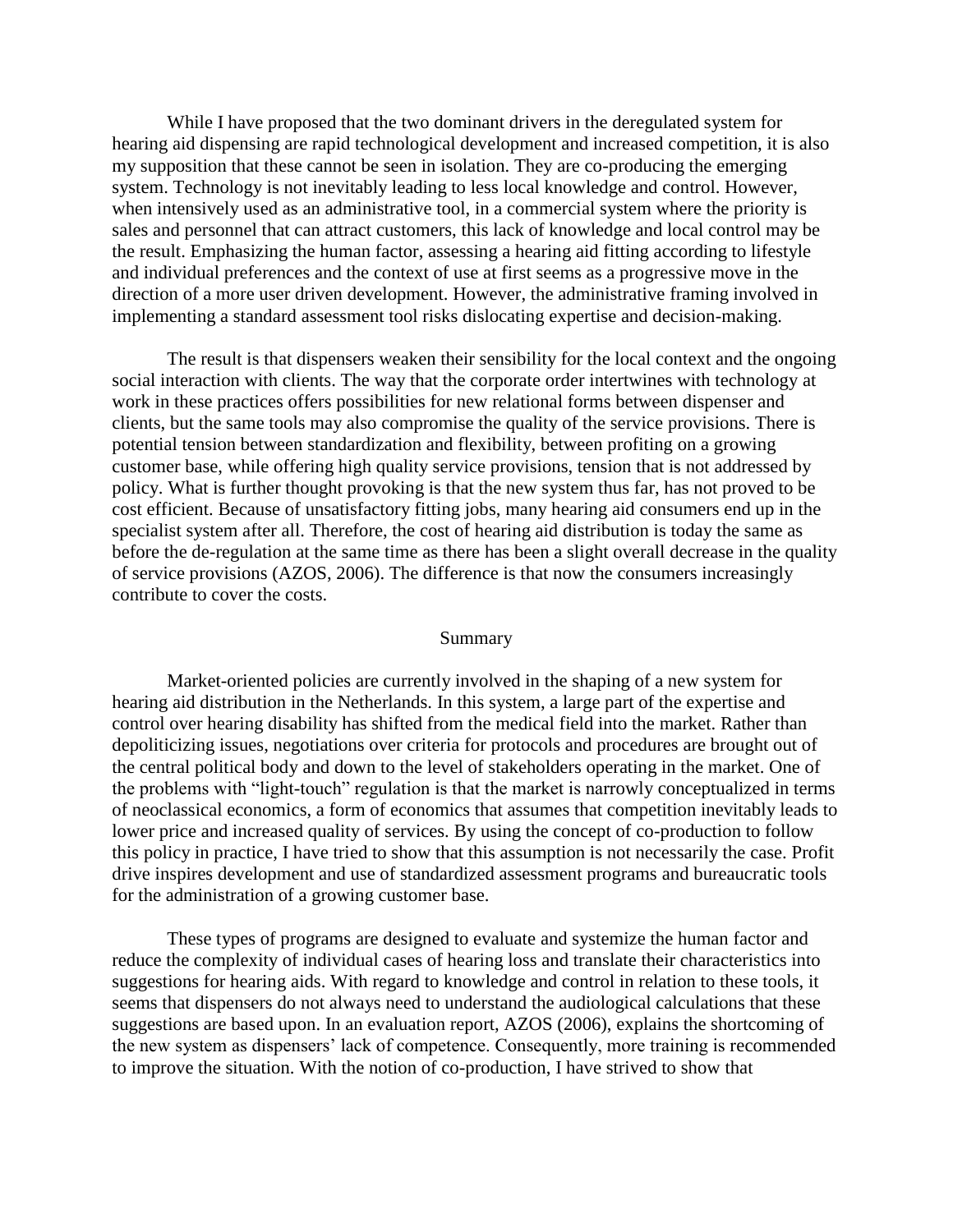technology at work in the practice of hearing aid distribution also plays an active role in the production of the new Dutch system, and actually supports the shift in quality.

To what extent commercialization makes both practitioners in the field and consumers of hearing aids more dependent on a technology driven industry, is a question for further investigation. However, as producers increasingly are seen as key experts within the sector, their control over the sociotechnical aspect of rehabilitation is expanding. While hearing aid dispensers, audiologists, and insurers are identified as central actors in policy documents, the role of the multinational corporations and their interventions in the field is not discussed. Yet, given that the transnational competition model has been adopted by the Dutch government, it is the policy of these corporations that grows in importance since decisions made by transnational corporations in the hearing aid industry directly affect the lives of hard of hearing people. In an epoch in which the State is being reshaped and the market takes on additional significance as the distributor of welfare services and identities among disabled people, the corporate discourse on hearing disability, including its ordering of hard of hearing people and the audiological practices that surrounds them, must be opened up for public scrutiny in order to prevent institutions from forming a self-governing consensus that disregards the well being of the community. Herein lies a challenge for the hard of hearing community to explicitly address the issue of technology, to organize on an international level, and to conduct independent research that will enable them a powerful voice in the future development and distribution of hearing technologies.

**Irene Olaussen** is a Doctoral Research Fellow at the Centre for Technology, Innovation and Culture at the University of Oslo, Norway. Her Ph.D. research is on disability, technology, and qualitative approaches to the study of democratic theory and practice. She may be contacted via e-mail at irene.olaussen@tik.uio.no

## References

- Bijker, W. (2006). Why and how technology matters. In R. E**.** Goodin & C. Tilly, (Eds.). *Oxford handbook of contextual political analysis, (pp. 681-706). Oxford and New York: Oxford* University Press.
- Christensen, T., & Lægreid, P. (Eds.). (2001). *New public management - The transformation of ideas and practice.* Aldershot: Ashgate Publishing Limited.
- Goggin, G. and Newell, C. (Eds.). (2005a). Disability studies and technology, part 1. *Disability Studies Quarterly*, *25*(2).
- Goggin, G., & Newell, C. (2005b). Foucault on the phone: Disability and the mobility of government. In S. Tremain (Ed.). *Foucault and the government of disability*, (pp. 261- 277). Ann Arbor, MI: University of Michigan Press.

AZOS (2006). *PACT projecten AZOS Eindrapportage*. Retrieved March 15, 2007, from http://pact.cc/public/projects/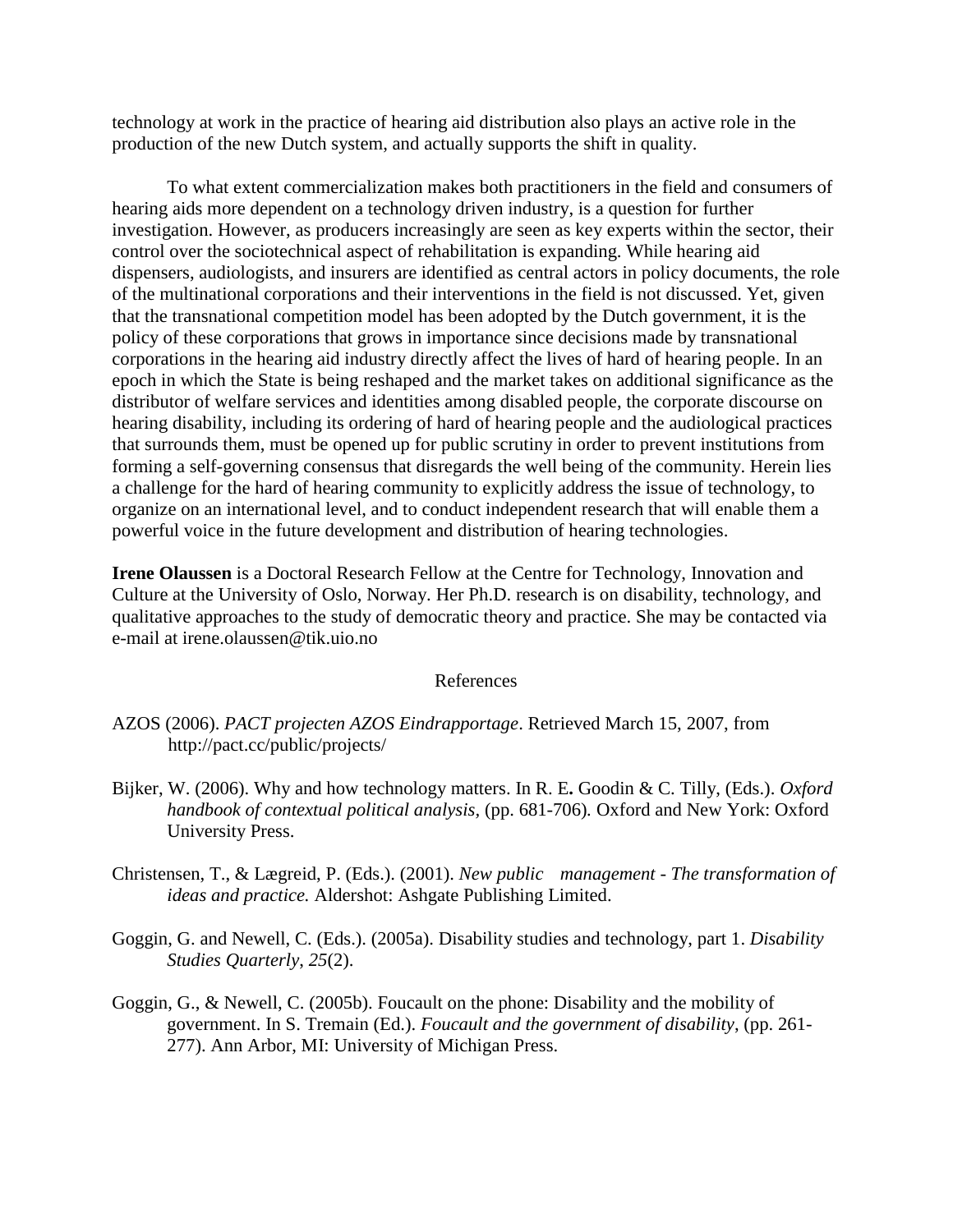- Goggin, G., & Newell, C. (2003). *Digital disability: the social construction of disability in new media*. Boulder, CO: Rowman & Littlefield.
- Harbers, H. (Ed.). (2005). *Inside the politics of technology: Agency and normativity in the coproduction of technology and society*. Amsterdam: Amsterdam University Press
- Homans, G. C. (1961). *Social behavior: Its elementary forms*. New York, NY: Harcourt Brace
- Jasanoff, S. (2004). (Ed.) *States of knowledge: The co-production of science and social order.* Oxon: Routledge.
- Katz, J. (1984). *The silent world of doctor and patient*. New York, NY: Free Press.
- Ministry of Health, Welfare, & Sport. (2007a) *Health reform in the Netherlands: a model for Hungary?* Retrieved March 15, 2007, from http://www.minvws.nl/en/speeches/z/2007/health-reform-in-the-netherlands-a-model-forhungary.asp
- Ministry of Health, Welfare, & Sport. (2007b). *Healthcare reforms in the Netherlands: a model for Germany?* Retrieved March 15, 2007, from http://www.minvws.nl/en/speeches/staf/2006/healthcare-reforms-in-the-netherlands-amodel-for-germany.asp
- Ministry of Health, Welfare, & Sport. (2005a). *New foundations for health care with a solid Future*. Retrieved March 10, 2005, from http://www.nvzziekenhuizen.nl/dsc?c=getobject&s=obj&!sessionid=1WdpDcXH5WfcxG1jmb5WBNDe cGa19fs1WDcV!js7tW8nhb9oWMdxXGwqyxTagM31&objectid=15142&!dsname=nvz
- Ministry of Health, Welfare, & Sport. (2005b). *Equal treatment in practice vision and measures for people with disabilities, make it happen!* Retrieved October 25, 2005, from http://www.minvws.nl/images/equal-treatment-in-practice\_tcm20-108008.pdf
- Ministry of Health, Welfare & Sport. (2004). *Health care in an aging society – a challenge for all European countries*. Retrieved March 10, 2005, from http://www.minvws.nl/en/folders/iz/health-care-in-an-ageing-society-a-challenge-for-alleuropean-countries.asp
- Moser, I. (2003). *Road traffic accidents: The ordering of subjects, bodies and disability.*Doctoral dissertation, University of Oslo.
- Robison, R. (Ed.). (2006). *The neoliberal revolution: forging the market state*. Basingstoke: Palgrave Macmillan.
- Rose, N. (1999). *Powers of freedom: Reframing political thought*. Cambridge: Cambridge University Press.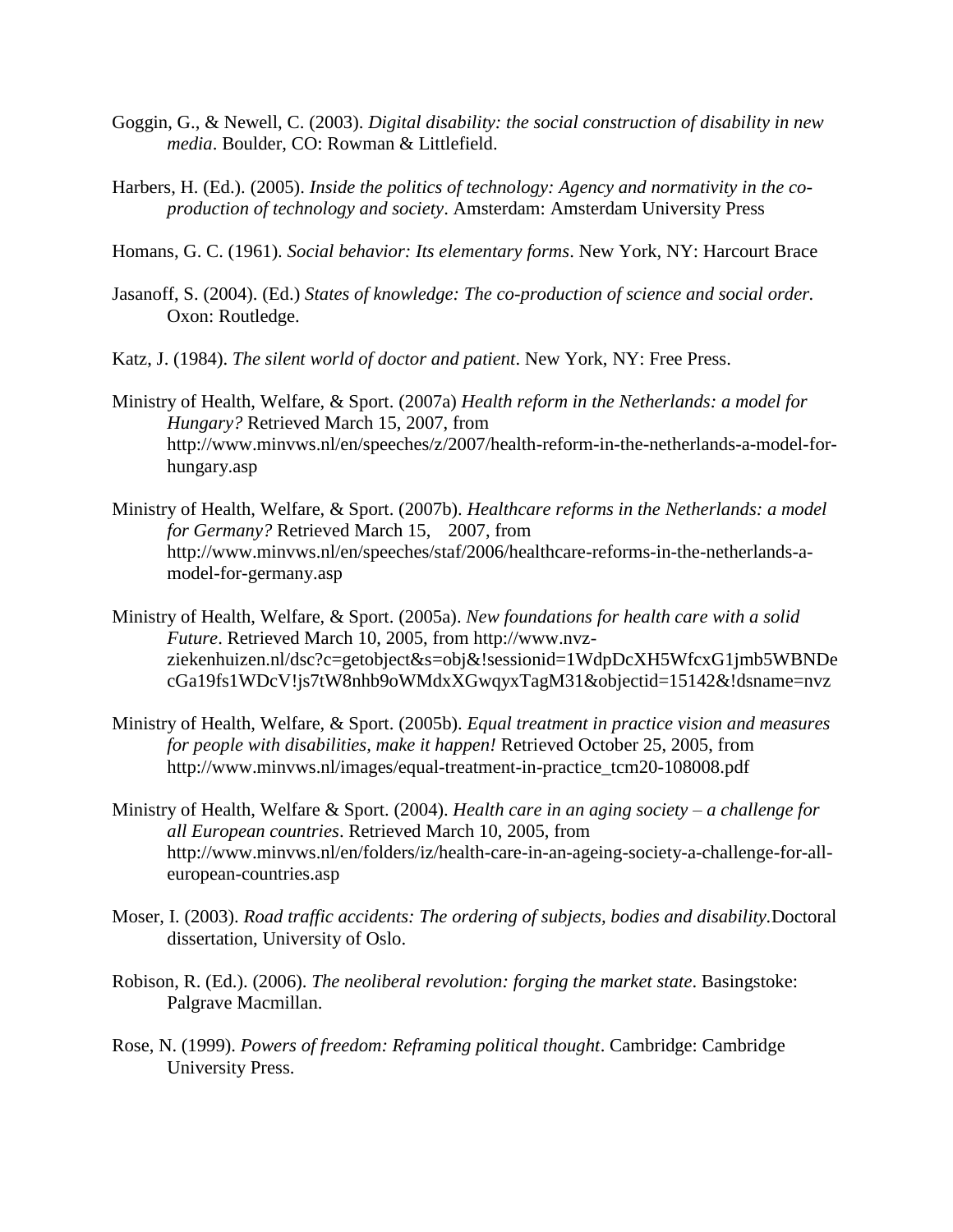#### Acknowledgments

The author would like to thank the Faculty of Arts and Culture at the University of Maastricht for providing me with excellent office facilities during my fieldwork in the Netherlands. I am also grateful to Dr. Roland Bal and colleagues from the Institute for Health Policy and Management at Erasmus University in Rotterdam for their helpful comments on an earlier draft of this paper. I want to thank the anonymous reviewers for carefully reading the text and offering valuable corrections and suggestions. Last, but not least, I am tremendously grateful to the informants who patiently shared their time and experiences with me.

#### Endnotes

<sup>1</sup> For more information about the Dutch health care system please visit the website of the Dutch Ministry of Health, Welfare and Sport[: http://www.minvws.nl](http://www.minvws.nl/)

<sup>2</sup> As determined by the EC Treaty, the principle of solidarity governs the funding and organization of health care whereby to improve efficiency, while guaranteeing access to high quality healthcare services for all citizens. The Netherlands has also adopted the UN declaration on health in its national legislation (For more information on the charter please visit:

http://www.unhchr.ch/tbs/doc.nsf/(symbol)/E.C.12.2000.4.En?OpenDocument). Through this charter, the Dutch government is committed to maintaining a health care system that provides people with access to essential medical care of good quality.

<sup>3</sup> So far the Ministry has not released any overall or conclusive assessment of the reform. In provisional statements, the Ministry has pointed out that throughout the  $1<sup>st</sup>$  year (2006) of the new Health Insurance Act, there was a decrease in the average nominal premium and 18% of the policy holders switched to another insurance company. According to the Ministry, the number is an indication that the policy market has become competitive and that the consumers are today more aware of health care cost. The Dutch model has also generated international attention. The Minister for Health has given official speeches both in Germany and Hungary regarding the opportunity for these countries adopting similar approaches to health care reforms (Ministry of Health, Welfare, & Sport, 2007a; 2007b).

<sup>4</sup> Sound varies in amplitude (loudness) and frequency (pitch). With sounds and spoken language as a primary means of communication our hearing is most sensitive for the pitches that are produced in speech. A hearing loss entails that while some will hear the sound loud and clear, for others, the very same sound will be muffled or even completely inaudible. Generally, if the gain is increased, a pitch is more likely to be perceived. The degree of a hearing loss is categorized according to *how much* louder a sound must be made over the usual levels before the listener can detect it. Hearing sensitivity is generally indicated by the quietest sound that an individual can detect, called the hearing threshold. This threshold can be measured by an audiogram. In profound deafness, even the loudest sounds that can be produced by the audiometer, the instrument used to measure hearing, may not reach threshold. There is another aspect to hearing that involves the *quality* of a sound rather than amplitude. That aspect is usually measured by tests of speech discrimination. For more information about hearing disability, hearing tests, and hearing technologies the reader may find the UK website of The Royal National Institute for the Deaf and Hard of Hearing (RNID) helpful: http://www.rnid.org.uk/information\_resources/ However, if you are looking for country specific information, it might be best to consult the web site of the international federation for hard of hearing people and access your country's organization from there: http://www.ifhoh.org/

Audiologists have a clinical/educational background that emphasizes diagnostic testing, amplification technology, hearing science, and assistive device fitting. Audiologists also dispense hearing aids. In the Netherlands, the title Audiologist is protected by law, which puts a restriction on the number of specialists operating in the field. Hearing aid dispensers (hearing aid dealers) are traditionally different from Audiologists because they do not diagnose hearing loss or balance disorders and deal strictly in hearing aids only. For more information about Audiology you can visit the website of the American Academy of Audiology: http://www.audiology.org/

 $6$ In addition, digitization has also made hearing aids compatible with solutions based on blue tooth technology, allowing the users to integrate their hearing aids their mobile phone or MP3 players, and FM listening systems and a